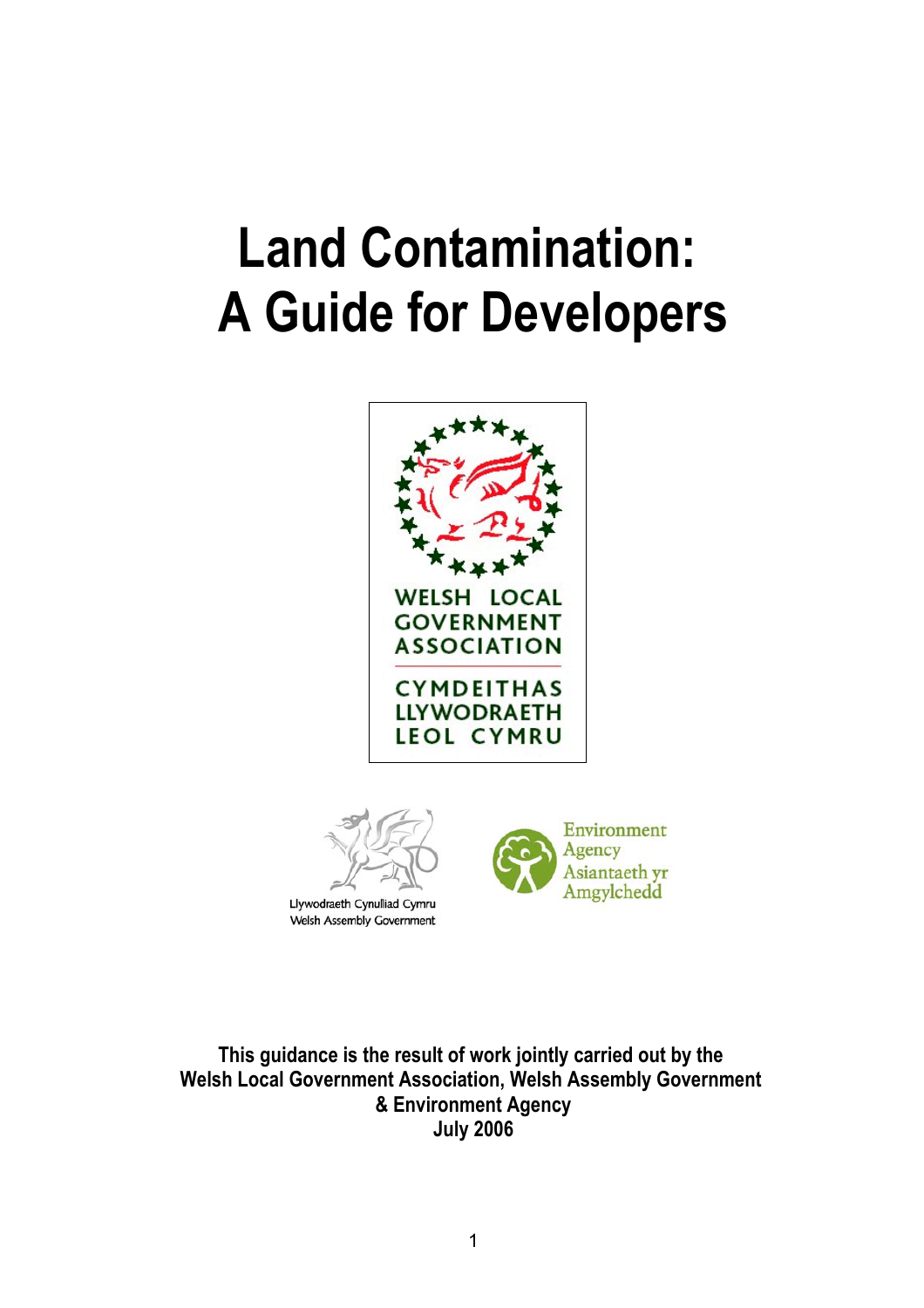**©** Welsh Local Government Association, Welsh Assembly Government and Environment Agency 2006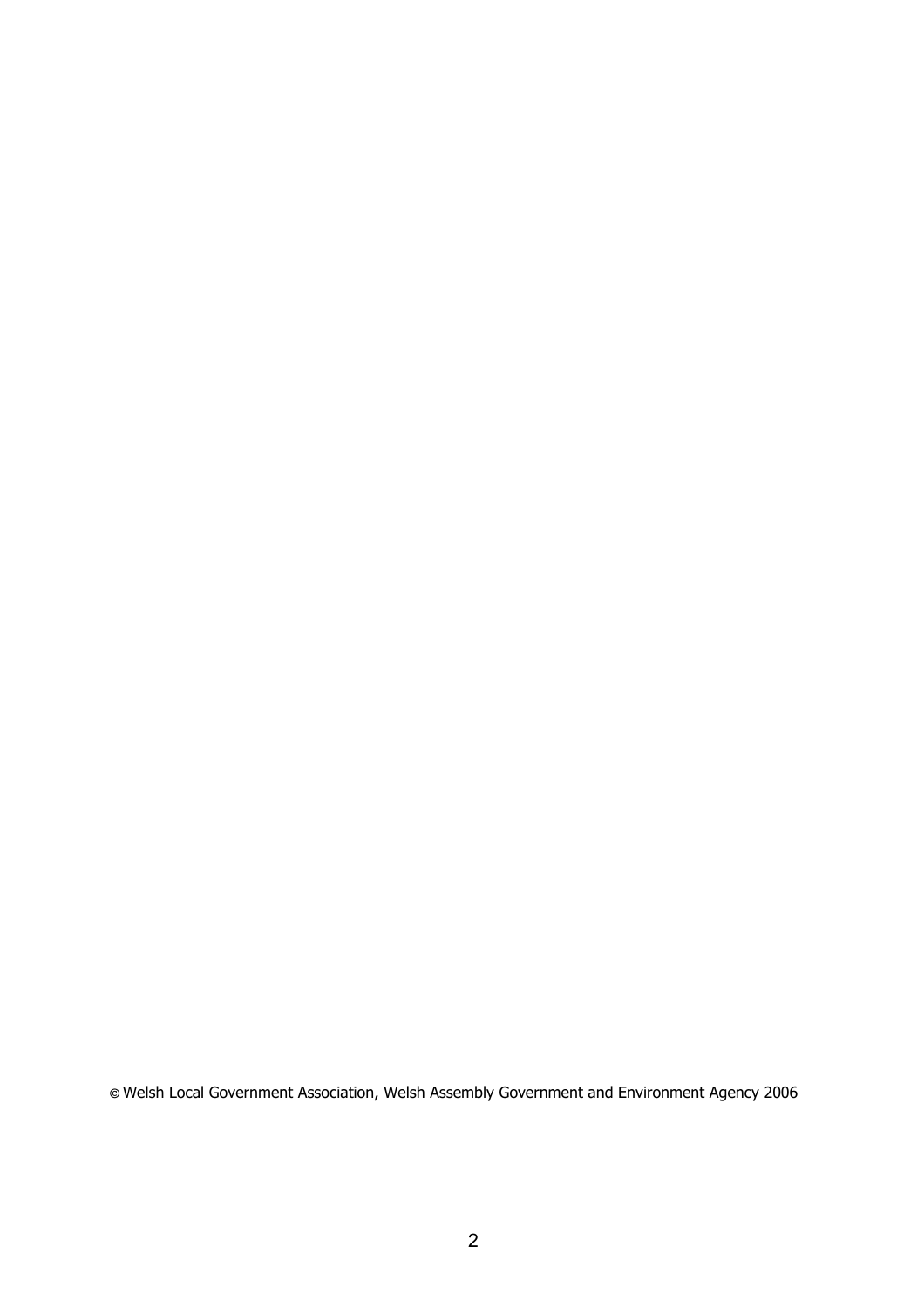#### **CONTEXT**

The Production of this Guidance has been prepared as a reference document for Developers and their advisers who may be involved in the assessment and management of land contamination. It details the type of information required by the Local Planning Authority (LPA) in order for them to assess an application for planning permission on brownfield land, in particular, where contamination may be present. The Guidance represents the culmination of an extensive co-operative effort involving the Welsh Local Government Association, Welsh Assembly Government and Environment Agency.

Land contamination has the potential to cause significant harm to ecosystems, humans, property and pollution of controlled waters (including groundwater, lakes, ponds, coastal waters and surface watercourses) because of the presence of particular substances in, on, or under the ground.

In undertaking the development of brownfield land, it is important to ensure that all risks associated with potential land contamination have been addressed so that the land is suitable for use.

The UK policy for the control and treatment of existing contamination is based on the suitable for use principle. This means land contamination is treated to deal with unacceptable actual or perceived threats to health, safety or the environment, taking account of the actual or intended use of the site and where practical, such land should be brought back into beneficial use.

Failure to provide adequate supporting information with the planning application may result in significant delays in the planning process or planning permission being refused by the LPA.

#### **THE LOCAL AUTHORITY'S ROLE**

Government guidance recognises that 'land affected by contamination' is a fundamental planning consideration and that the development phase is the most pragmatic and costeffective time to deal with the problem.

Planning legislation and guidance places the responsibility on owners and developers to determine the extent of any contamination on their site. The LPA's duty is to ensure that owners and developers carry out the necessary investigations and proposals for dealing with any land contamination in a responsible and effective manner.

Local Authorities are in the process of identifying potentially contaminated sites in their areas as part of their inspection strategies, which they had a duty to produce under Part IIA of the Environmental Protection Act 1990. Where significant risks of contamination are found upon subsequent inspection, then the local authority must take steps to remove or reduce the risk to statutory receptors, such as people and the environment. Copies of individual local authority strategies are available on request.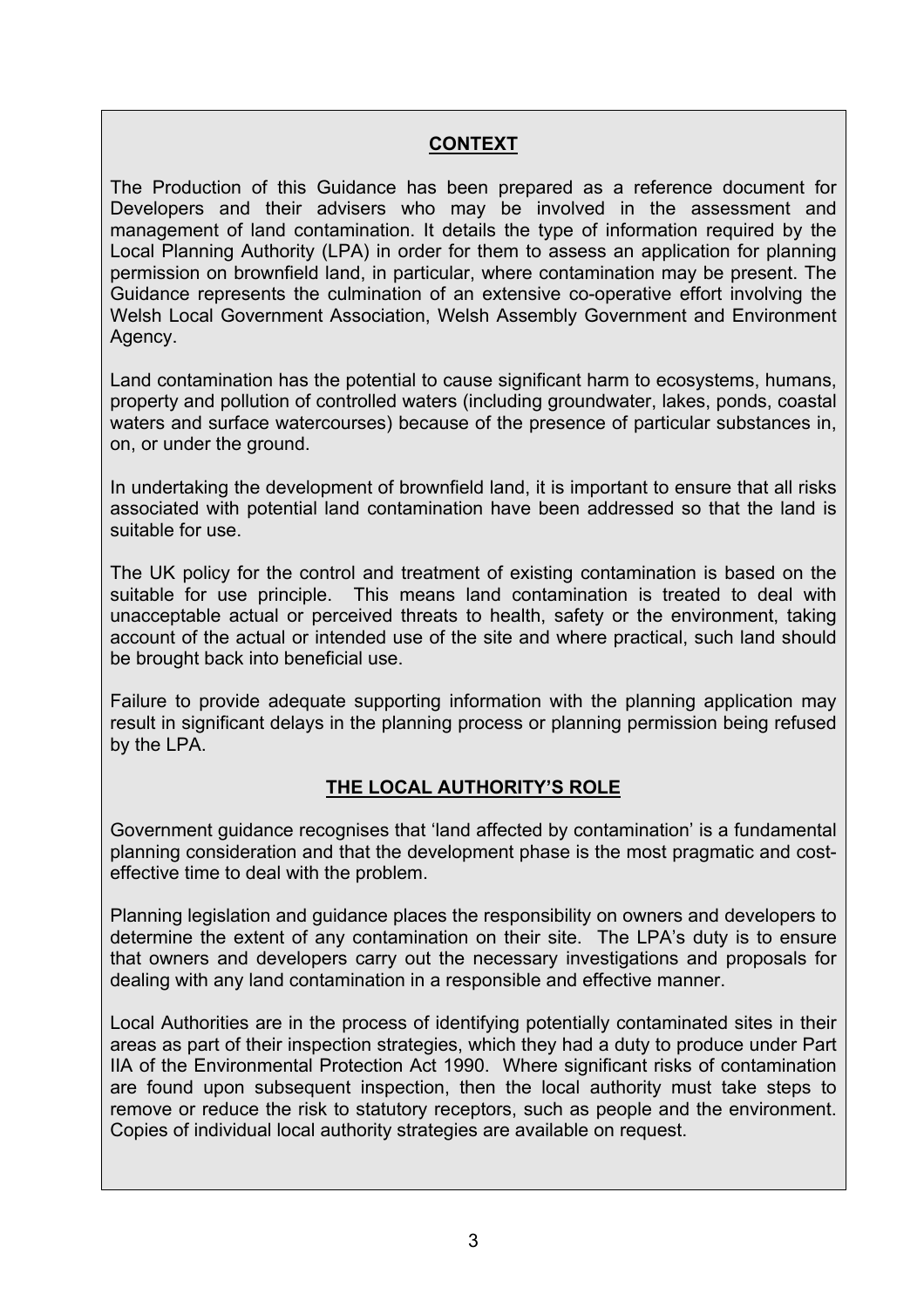Any development site that is not remediated to an appropriate standard may be inspected and subsequently determined by the local authority as Contaminated Land under Part IIA of the Environmental Protection Act 1990.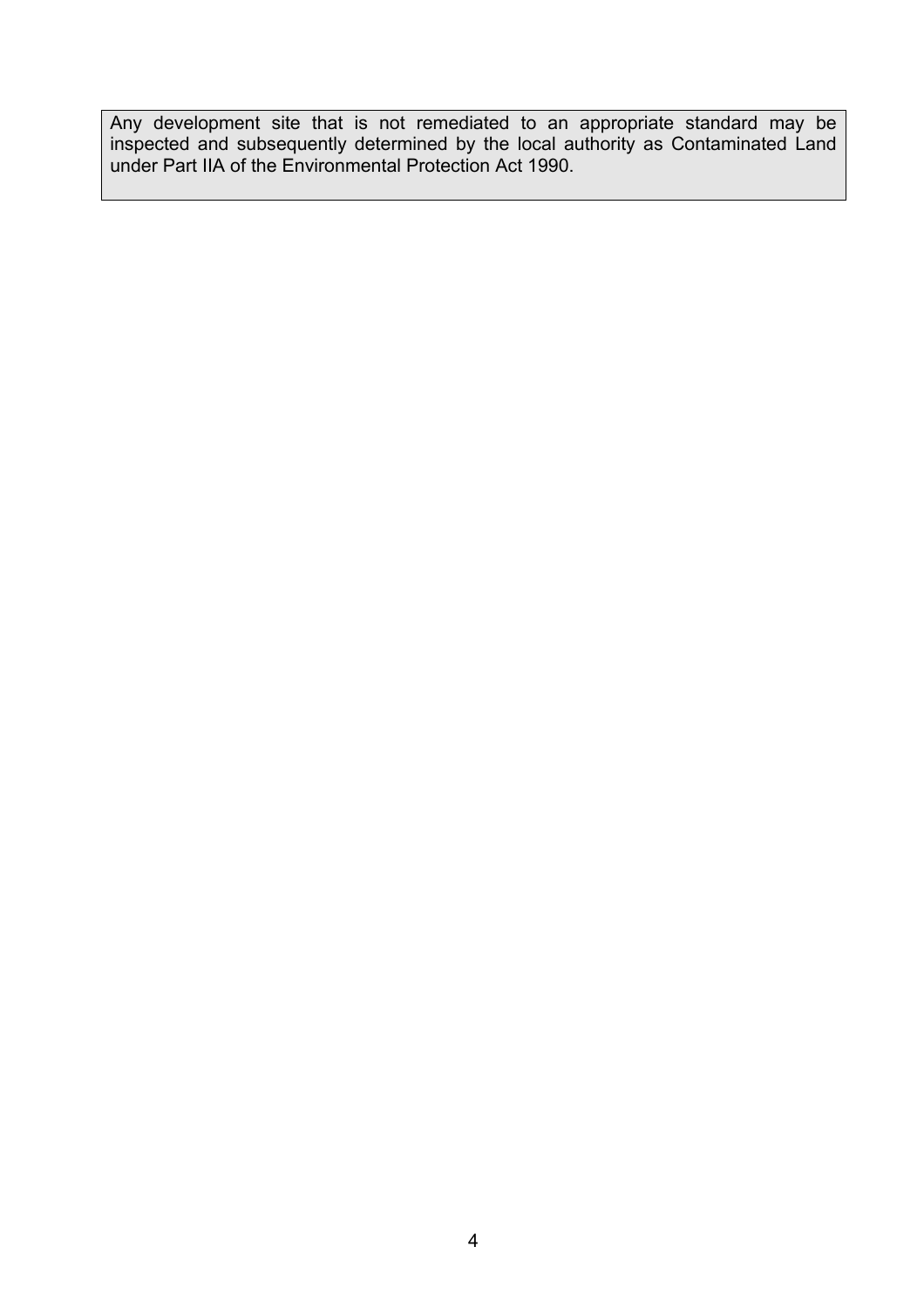#### **INTRODUCTION**

This guidance follows a risk-based framework, in line with the Model Procedures for the Management of Land Contamination CLR 11(Defra & Environment Agency 2004) document.

A brief description of each key activity stage is provided below and checklists to help determine if the reporting requirements have been met at each stage are appended.

## **STAGE 1 - RISK ASSESSMENT**

## *Phase 1: Preliminary Risk Assessment (Desk Study)*

See checklist 1

Risk assessment is an iterative process, which should be carried out within a tiered framework. Hence it may become necessary to revise assumptions made in the early stages of the assessment as more information becomes available about the site (see Box 1).

| Box 1<br><b>RISK ASSESSMENT</b>                                                |                                                                                                                                                                                                              |  |  |
|--------------------------------------------------------------------------------|--------------------------------------------------------------------------------------------------------------------------------------------------------------------------------------------------------------|--|--|
| Each tier of the risk assessment process should follow these four basic steps: |                                                                                                                                                                                                              |  |  |
| 1) Hazard Identification -                                                     | establishing potential contaminant sources                                                                                                                                                                   |  |  |
| 2) Hazard Assessment -                                                         | analysing the potential for unacceptable risks (what<br>receptors and pathways could be present, what pollutant<br>linkages could result and what the effects could be)                                      |  |  |
| 3) Risk Estimation -                                                           | predicting the magnitude and probability of the possible<br>consequences (what degree of harm or pollution might<br>result to what receptors and how likely it is) that may<br>arise as a result of a hazard |  |  |
| 4) Risk Evaluation -                                                           | deciding whether a risk is unacceptable                                                                                                                                                                      |  |  |

The purpose of the **preliminary risk assessment** is to develop an outline conceptual model (see Box 2) and establish whether or not there are any potentially unacceptable risks to human health, ecosystems, property or controlled waters, arising from potential contamination at the site.

The main activity at this stage is the collection of information required to identify all possible pollutant linkages at the site and prepare the outline conceptual model. This stage is often referred to as the 'desk study', although a site walkover survey may also be undertaken to verify data and obtain additional information such as anecdotal evidence from employees etc.

A list of potentially contaminative uses has been produced by the former Department of Environment and is presented within the CLR8 document 'Potential Contaminants for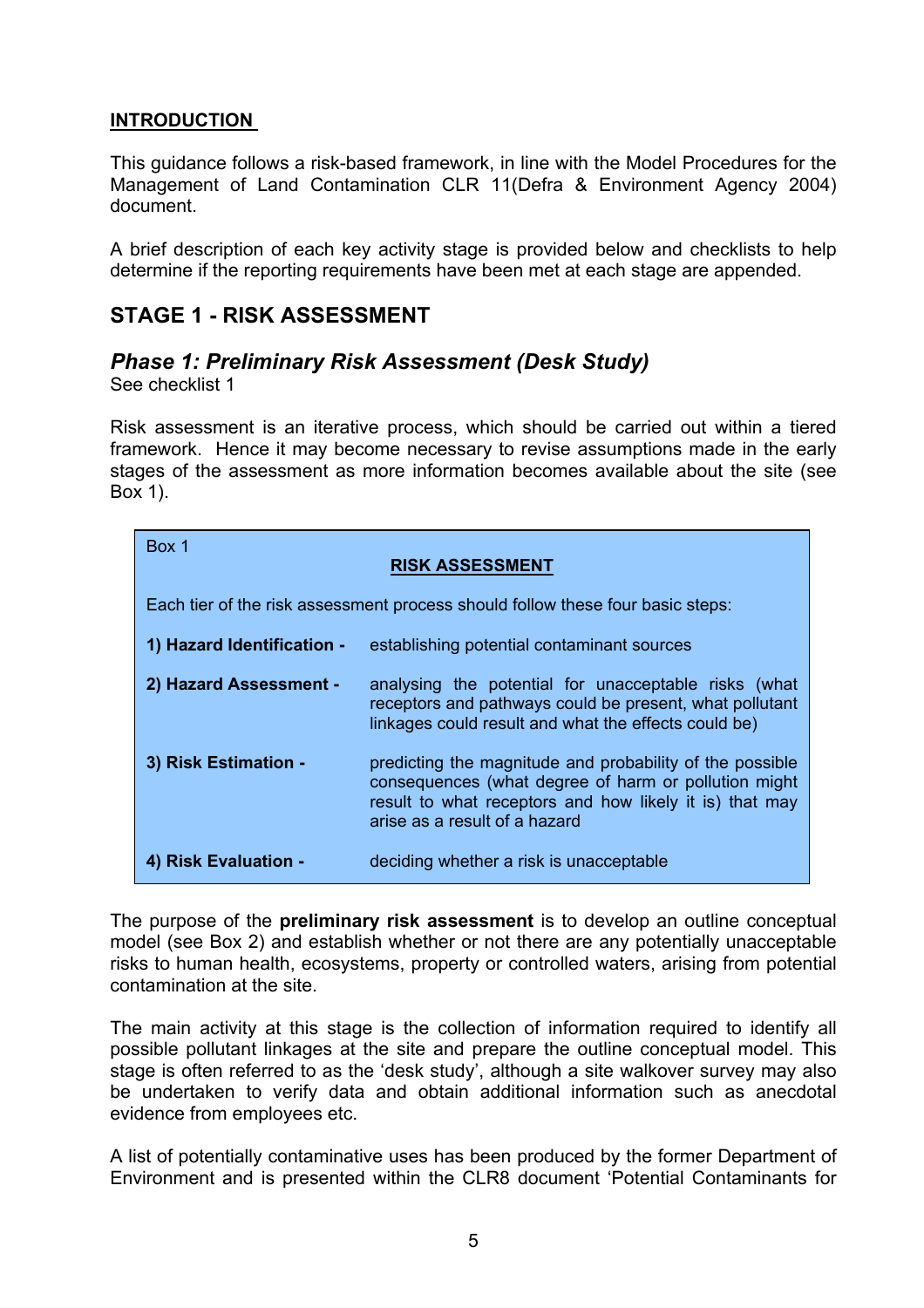the Assessment of Land'. The list is not exhaustive but may prove useful in designing site investigations, assessing risks and remediation requirements. Some examples of potentially contaminative uses include petrol stations, factories, colliery spoil tips, gasworks, coke works and railway land.

Planning policy and advice in Wales requires a precautionary approach to be adopted when considering the development of land. This is particularly important where the end uses being considered are sensitive to contamination, e.g. housing, schools, hospitals and children's play areas.

The Assembly Government's Policy and Advice is contained within Planning Policy Wales, March 2002, and Welsh Office Circular 22/87. In the absence of a contaminated land Technical Advice Note (TAN) in Wales, further information can be found within Planning Policy Statement (PPS) 23 'Planning and Pollution Control', issued by the Office of the Deputy Prime Minister.

A **preliminary risk assessment** is the minimum submission required for a planning application for redevelopment on a brownfield site where land contamination may be present. The preliminary risk assessment may include some site investigation or monitoring data collected to help outline the need or otherwise of a quantitative risk assessment.

The LPA will need to have enough information to be confident that the site can be reasonably remediated before planning permission is granted. Pre-planning discussions with the LPA is considered good practice and encouraged in order to provide advice to applicants on the minimum requirements for each site, which will be specific to the conceptual model.

Box 2

#### **CONCEPTUAL MODEL**

The conceptual model is a representation of the three-dimensional site characteristics and interaction with the surrounding environment, which identifies all possible **receptors**, potential **contamination** and contaminant migration **pathways**, and shows the possible relationships between them (**potential pollutant linkages**), taking into account the current and proposed uses of the site.

The conceptual model can be expressed in a visual, written or tabular format or, preferably, a combination of all three. Vertical cross- sections are recommended.

What is required next will depend on the outcome of the **preliminary risk assessment**. Further action will be required if there are any gaps in information or potentially unacceptable risks are identified at the site.

#### *Phase 2: Quantitative Risk Assessment (Site Investigation)* See Checklist 2

This phase should be undertaken when the preliminary risk assessment identifies potentially unacceptable risks at the site. It is anticipated that a preliminary risk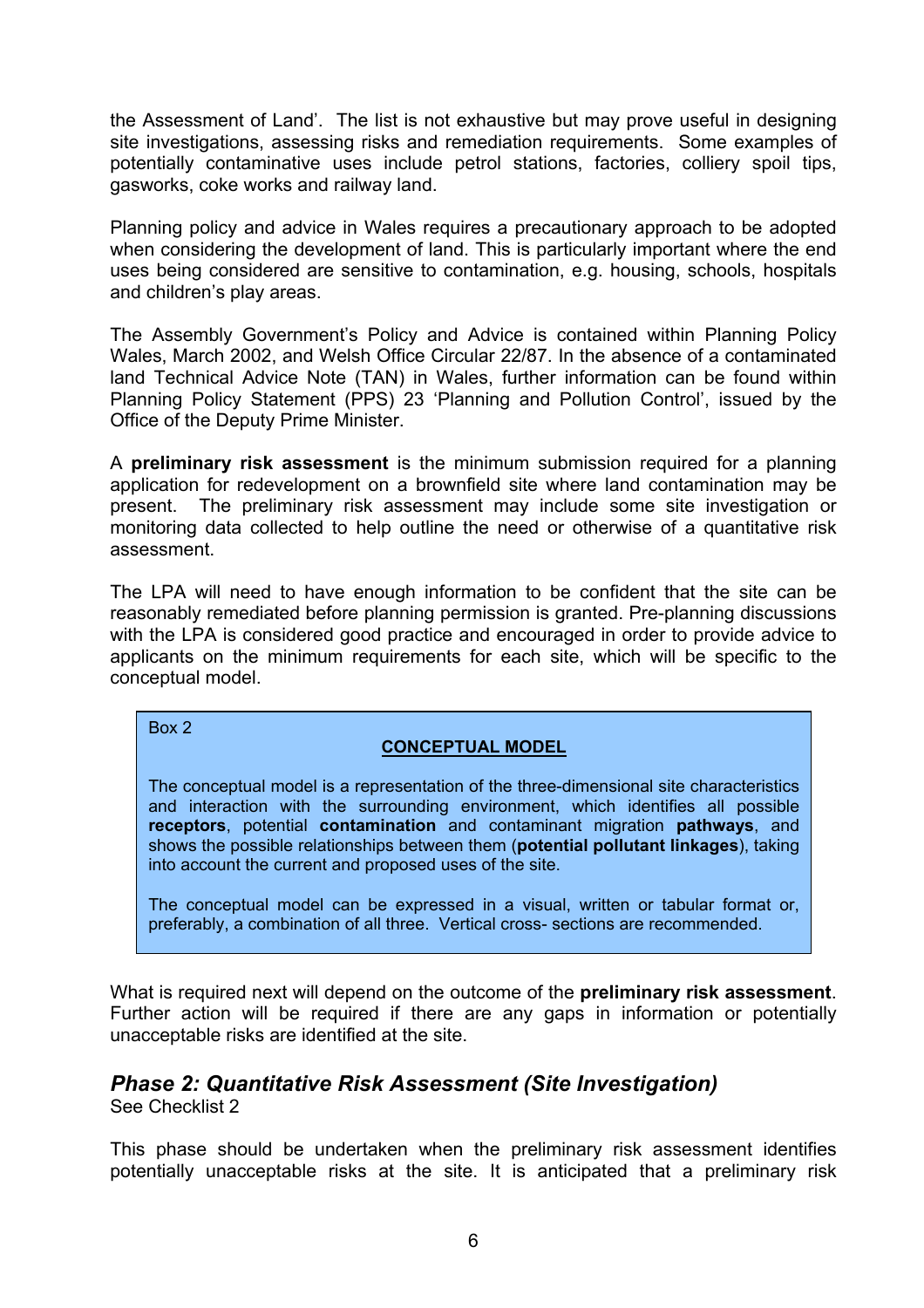assessment will be required for most cases of development on brownfield land and site investigation will be required in most cases where the potential for contamination is identified by the preliminary risk assessment. A high degree of confidence in the preliminary risk assessment findings is usually required to demonstrate that any other outcome is acceptable.

Further information on the presence and extent of contaminants, pathways and receptors, may be gathered through **intrusive site investigations**. The scope of the site investigation should be designed around the conceptual model and meet the requirements of British Standards BS 10175, the code of practice for investigation of potentially contaminated sites. It is recommended that the scope of the proposed site investigation be agreed with the LPA prior to undertaking the works.

The risks associated with the relevant pollutant linkages identified within the conceptual model should then be evaluated using either generic or site-specific assessment criteria, or a combination of both.

The site investigation may be undertaken in several phases depending on the requirements for refining the risk assessment from a generic quantitative risk assessment up to and including a detailed quantitative risk assessment:

**Generic quantitative risk assessment.** The assessor uses the results of the site investigation, soil guideline values, environmental quality standards (EQS), Drinking Water Standards, etc. and statistical tools (e.g. from CLR7) to consider the potential effects of contaminants on human health and the environment. Consideration is then given to areas of further work to improve the assessment and direct the next phase of site investigation.

**Detailed quantitative risk assessment (DQRA).** The assessor considers actual site-specific parameters (e.g. receptor behaviour and vulnerability) and focuses in areas where the generic risk assessment is considered overly conservative or uncertain.

**↓**

DQRA can be used where generic assessment criteria are not available for a pollutant linkage (e.g. a contaminant for which there is no soil guideline value).

It is recommended that the scope of the proposed site investigation be agreed with the LPA prior to undertaking the works at all key stages of the process. Similarly, prior to running a DQRA model or using the P20 Methodology (Environment Agency document 1999, 'Methodology for the Derivation of Remedial Targets for Soil and Groundwater to Protect Water Resources'), the key parameters should be agreed with the LPA. Any deviation from the UK recommended approach must be robustly and scientifically justified to the LPA.

In summary, the purpose of undertaking a site investigation and risk assessment can be as follows:

- To refine and update the conceptual model.
- To confirm relevant pollutant linkages.
- To evaluate potentially unacceptable risks associated with the site.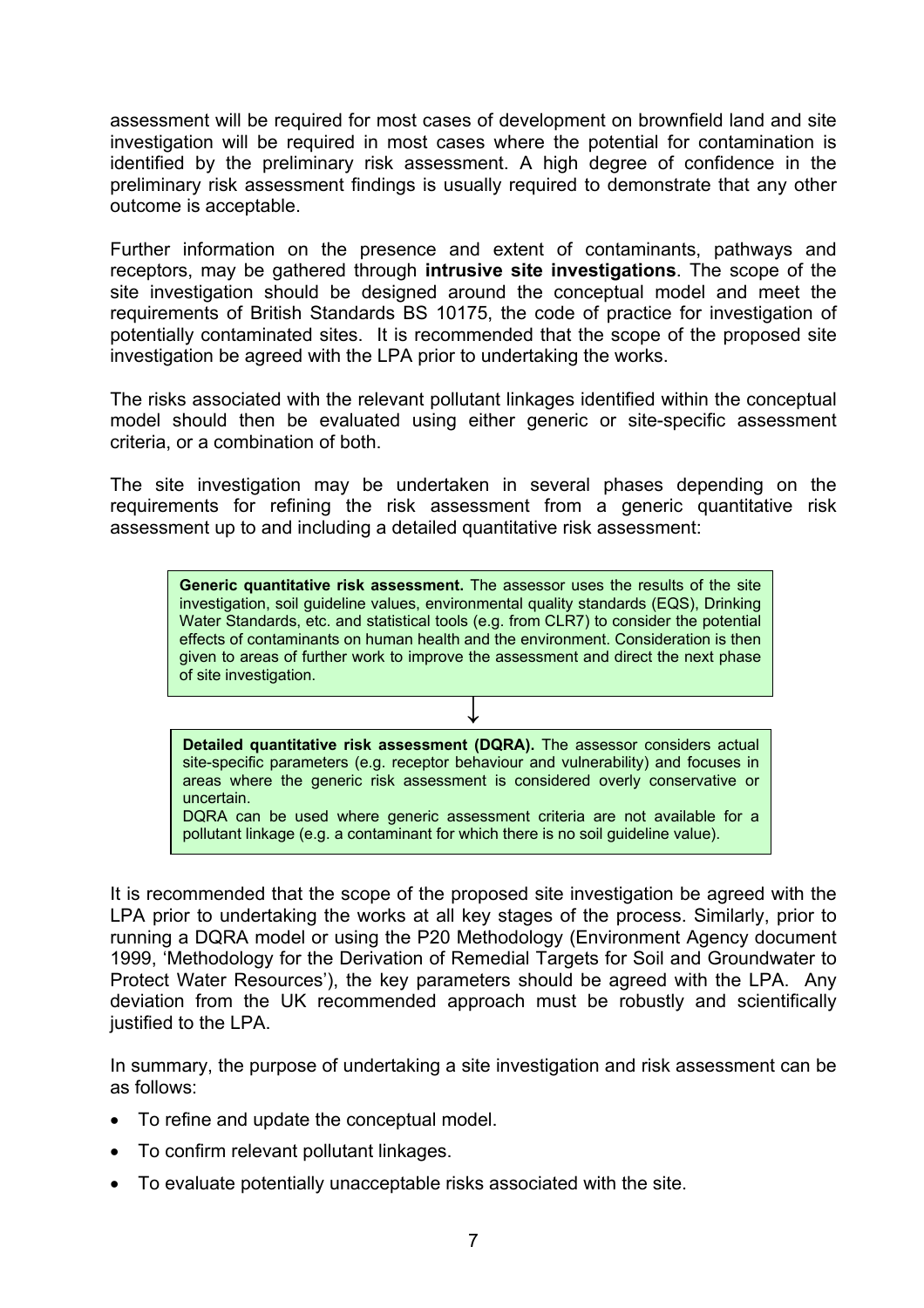• When unacceptable risks are identified – to further characterise the site conditions and provide the basis for the Remediation Options Appraisal.

Note: When commissioning laboratories and reporting on the results of chemical analyses, soils testing should be undertaken in accordance with the MCERTS performance standard.

## **STAGE 2 – REMEDIATION STRATEGY OPTIONS APPRAISAL**

See Checklist 3

The aim of the **Options Appraisal** stage is to establish which remediation option, or combination of options, provides the best approach to remediating all pollutant linkages that present an unacceptable risk at the site (i.e. relevant pollutant linkages). The options will vary depending on the nature of contamination and proposed end use.

The LPA's main concerns at this stage will be to ensure that:

- $\triangleright$  the remediation criteria selected for the site are suitable for protecting the identified receptors and are in line with the UK framework
- $\triangleright$  appropriate remediation options have been selected for each relevant pollutant linkage

Site specific sensitivities are taken into account e.g. proximity to residential housing, schools etc. with respect to issues such as dust, odours, traffic, noise. The requirement for waste management licences, environmental permits, discharge consents etc. issued by both the local authority and Environment Agency should also be taken into account at an early stage when deciding how to remediate the site.

#### *Identification of Feasible Remediation Options and Detailed Evaluation*

Site-specific remediation objectives should be identified and **remediation criteria** for measuring compliance against these objectives should be derived at this stage.

A short-list of feasible **remediation options**, i.e. options that are capable of achieving the remediation criteria derived for the site given site-specific constraints, should then be identified and be taken forward for detailed evaluation to determine which are the most appropriate for addressing each relevant pollutant linkage.

Detailed information on the technical attributes of each option will be required and evaluation criteria will need to be developed for assessing the relative merits of each option. Proposals for combining options should be included where more than one option is required.

The evaluation should also take account of Best Practicable Environmental Option (BPEO), cost benefit, environmental outcomes and appropriate timescales for remediation, including obtaining likely regulatory requirements and permits.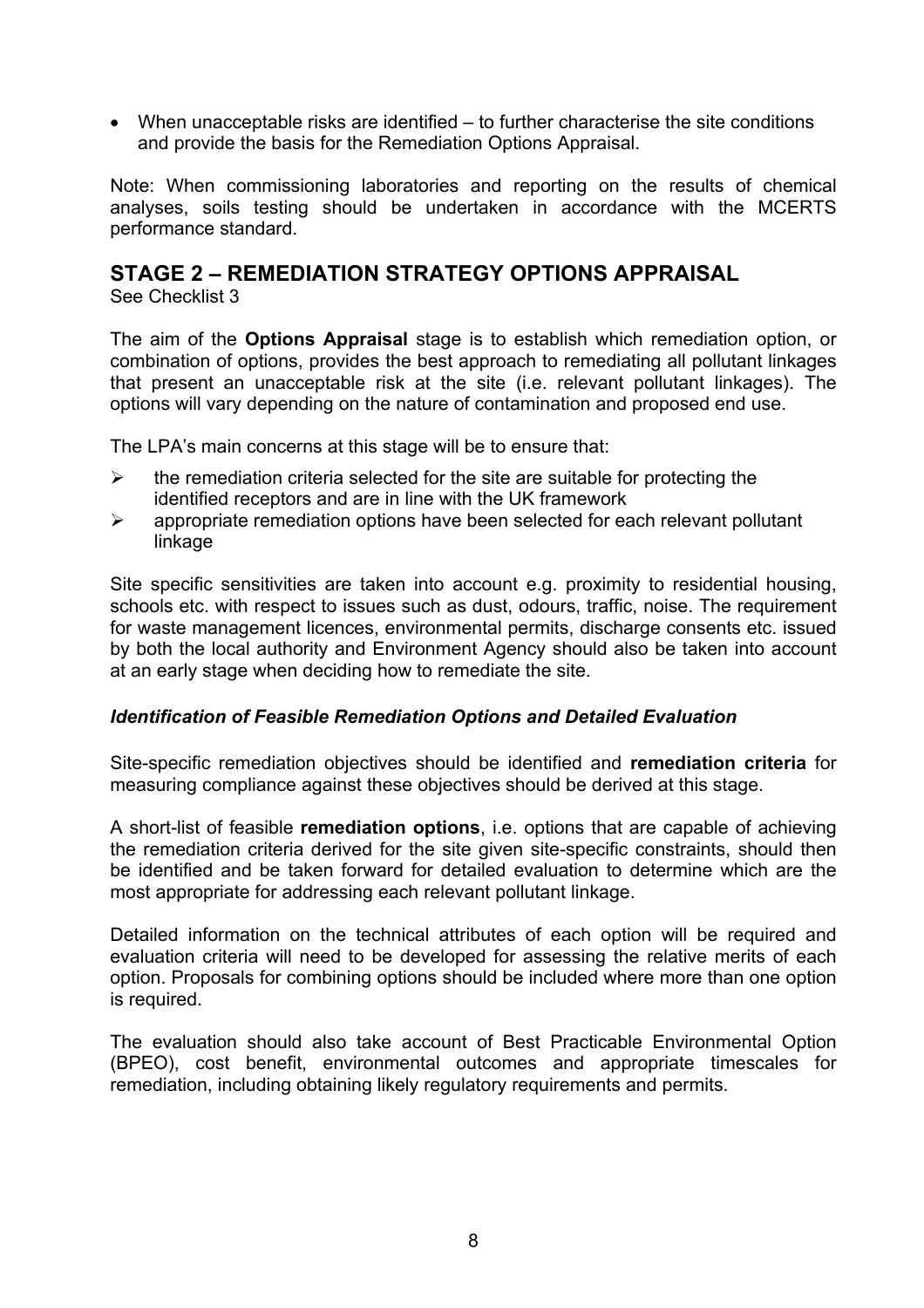#### *Developing the Remediation Strategy*

The **Remediation Strategy** sets out how the remediation options selected for each relevant pollutant linkage, or combination of options, will be put into place at the site. It should provide a clear picture of how relevant pollutant linkages will be remediated and the remedial works verified.

Practical issues such as zoning and phasing of remediation and proposals for obtaining the appropriate environmental licences, permits etc. should be addressed within the Remediation Strategy.

## **STAGE 3 - REMEDIATION STRATEGY**

The main aims of the implementation stage are to ensure that the remedial works deliver the site remediation criteria without causing harm to the environment and that there is an accurate and permanent record of the works.

#### *Preparation of Implementation Plan*

See Checklist 4

The **Implementation Plan** translates the **Remediation Strategy** into a clear set of remediation activities for the site. It should set out all aspects of the design, preparation, implementation, verification and long-term monitoring and maintenance of remediation.

The **Implementation Plan** should be capable of demonstrating to the LPA that remediation criteria will be achieved, appropriate permits, licences etc. will be obtained, activities will be protective of third parties and the environment, contingency plans are in place and mitigation measures will be implemented if there are significant variations from the Remediation Strategy.

#### *Design, Implementation and Verification*

See Checklist 5

The detailed designs for the remediation activities are unlikely to be of direct interest to the LPA. The LPA's main concern at this stage will be to ensure that the site remediation is completed in accordance with the Remediation Strategy.

Once the detailed remediation design is complete, a **Verification Plan** should be prepared detailing the data gathering requirements necessary to demonstrate that the remediation meets the site remediation criteria.

A **Monitoring and Maintenance Plan** will also be required if the remediation is to include permanent structures that require maintenance and or if there will be a need for monitoring to demonstrate the continuing effectiveness of the site remediation following substantial completion of the site works.

Once the site remediation is complete, a **Verification Report** will be required to demonstrate that the agreed site remediation criteria have been achieved. This report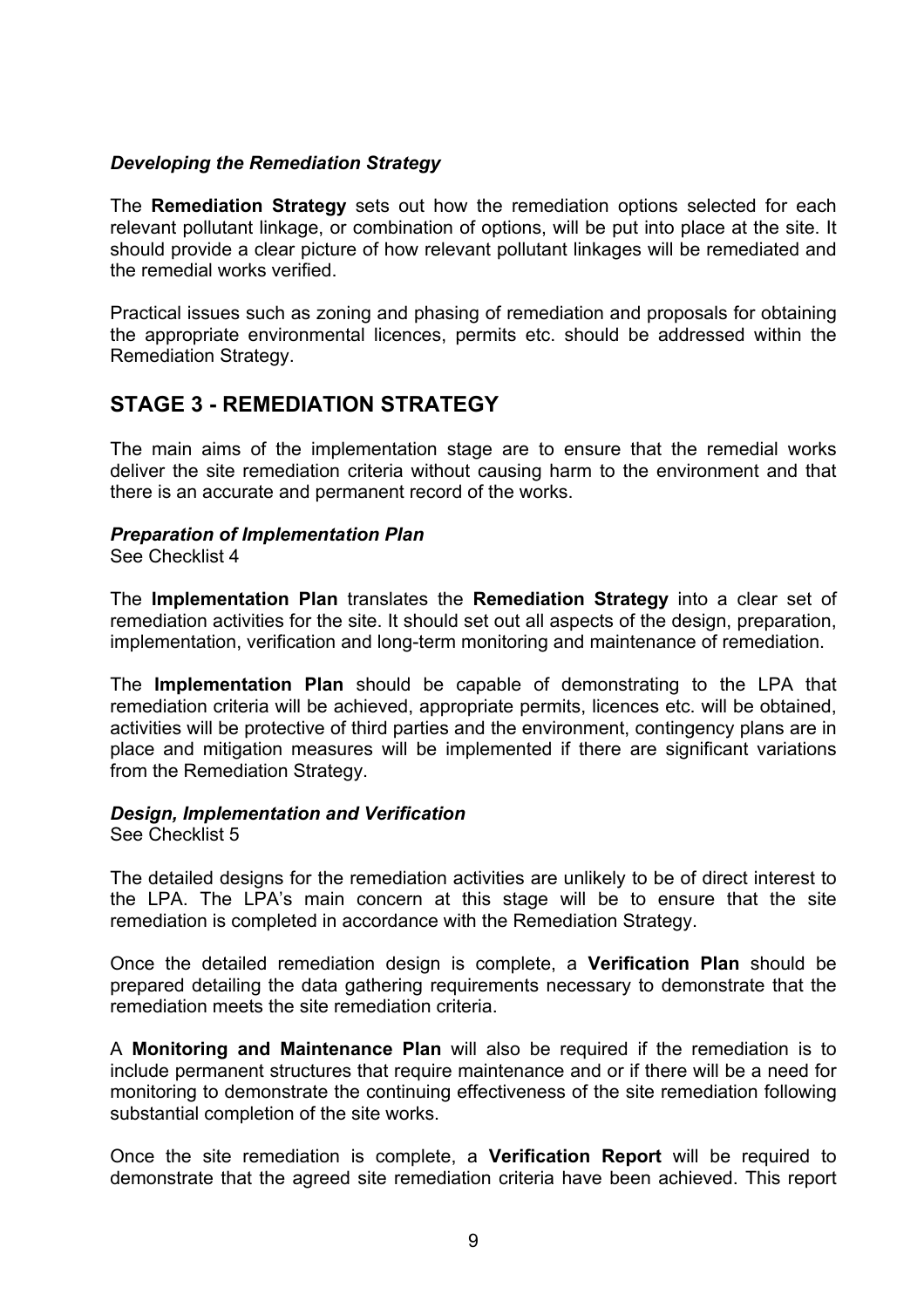should provide a full record of all remediation activities carried out at the site and data collected in accordance with the requirements of the Verification Plan.

#### *Long-Term Monitoring and Maintenance*

Long-term monitoring and/ or maintenance will only be necessary if a Monitoring and Maintenance Plan was prepared for the site. The LPA may need to review **Monitoring Reports** until the end point for the long-term site-monitoring programme has been achieved.

## **SUBMISSION OF REPORTS TO THE LPA**

A **preliminary risk assessment** (desk study) is the minimum submission required for a planning application for redevelopment on a brownfield site where land contamination may be present. The LPA will need to have enough information to be confident that the site can be reasonably remediated before planning permission is granted. Pre-planning discussions with the LPA is considered good practice and encouraged in order to provide advice to applicants on the minimum requirements for each site, which will be specific to the conceptual model.

For each site, the following reporting stages that should then be completed will depend on the outcome of the preliminary risk assessment.

The reporting requirements provided in the checklists may prove useful. They represent good practice but are not exhaustive. Depending on site-specific factors, further work and reporting may be required.

All reports should be prepared by suitably qualified professionals. The reports should be submitted in hard copy and if possible, a CD-ROM or disk containing complete reports, CAD plans should also be supplied.

#### *Combining Reports*

Repetition can be minimised if reports are combined or cross-referenced properly. In particular, the site investigation and quantitative risk assessment reports should be combined or submitted together as the LPA will not assess the site investigation report without a risk assessment to explain the significance of the investigation findings. Both factual and interpretative reports should be supplied.

Reporting requirements for all three elements of the Options Appraisal are combined into one checklist as it is anticipated that they will be included in one submission to the LPA in most cases. If the Remediation Strategy is submitted separately, it should clearly cross-reference or summarise the findings of earlier Options Appraisal reports.

The Verification and Monitoring and Maintenance Plans may be submitted as part of, or appendices to, the Implementation Plan.

The reports should be provided to the LPA in a timely manner at each of the key stages of the development, to ensure the regulators have sufficient time to review, consult and finalise an agreed way forward.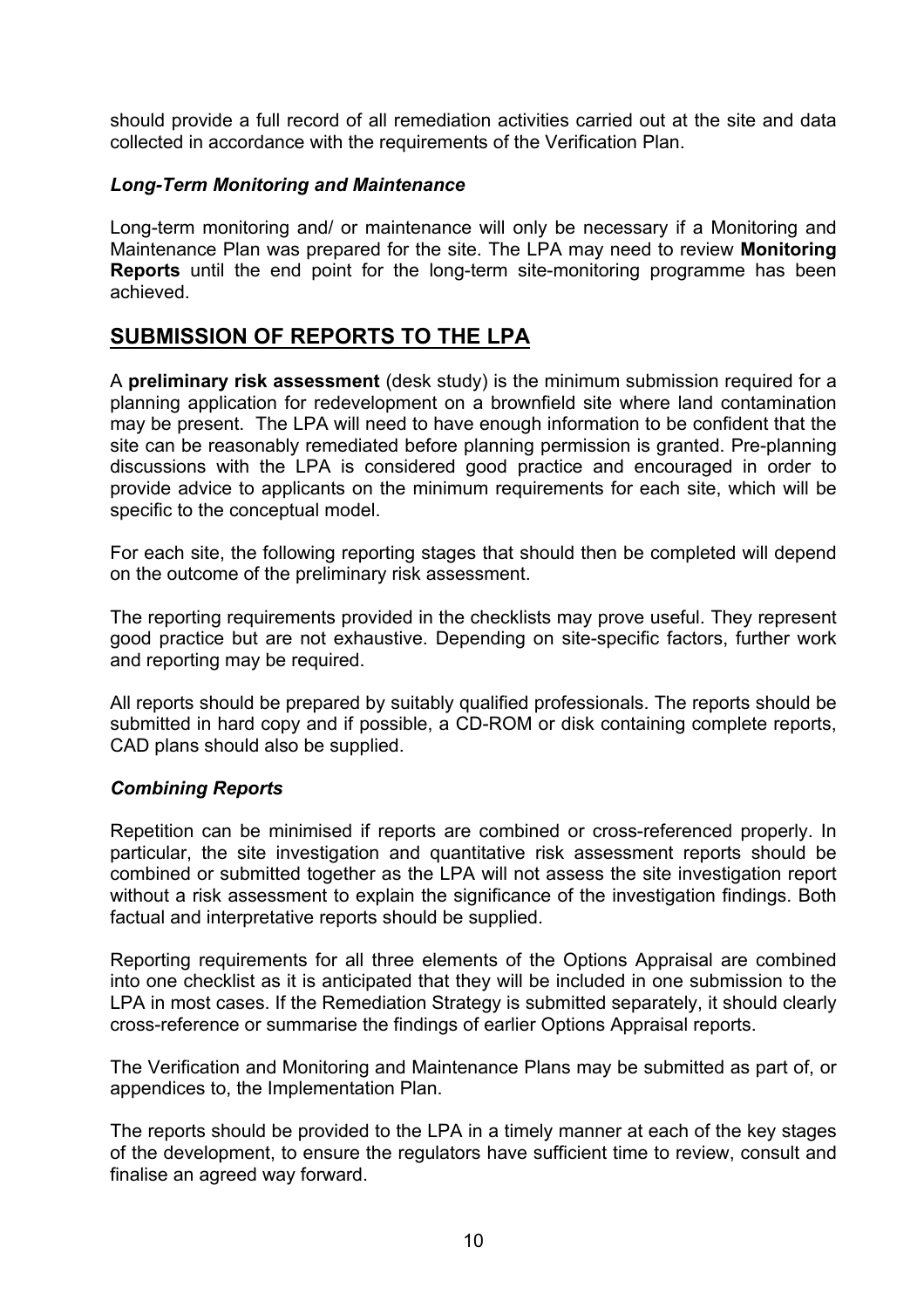| Stage 1 - Phase 1<br><b>Preliminary Risk Assessment / Desk Study</b>                                                                                                                                                                                                                                                                                      |           |
|-----------------------------------------------------------------------------------------------------------------------------------------------------------------------------------------------------------------------------------------------------------------------------------------------------------------------------------------------------------|-----------|
| Objective: to obtain a good understanding of site history, setting, current and<br>proposed use. Draw up an outline conceptual model to establish any<br>relevant pollutant linkages in the source-pathway-receptor human health<br>and environmental risk assessment. Identify if further investigation and or<br>remediation is required.               |           |
| Reporting requirements:                                                                                                                                                                                                                                                                                                                                   | Provided? |
| $\blacktriangleright$<br>purpose and aims of the study                                                                                                                                                                                                                                                                                                    |           |
| credentials of person undertaking the study<br>$\blacktriangleright$                                                                                                                                                                                                                                                                                      |           |
| $\blacktriangleright$<br>site location and current layout plans (appropriately scaled and<br>annotated with north point, National Grid Reference (minimum 6<br>figures) and site area in hectares)                                                                                                                                                        |           |
| description of site and surrounding land uses<br>$\blacktriangleright$                                                                                                                                                                                                                                                                                    |           |
| $\blacktriangleright$<br>appraisal of site walkover survey                                                                                                                                                                                                                                                                                                |           |
| $\blacktriangleright$<br>review of site history including appropriately scaled and annotated<br>historical maps and aerial photographs where available                                                                                                                                                                                                    |           |
| $\blacktriangleright$<br>details of current and proposed site use                                                                                                                                                                                                                                                                                         |           |
| assessment of the environmental setting including the interpretation<br>$\triangleright$<br>and implications of:<br>the geology, hydrogeology and hydrology of the area<br>information from the Environment Agency on abstractions, pollution<br>$\bullet$<br>incidents, water quality classification, landfill sites within 250 metres<br>and flood risk |           |
| whether there are any archaeological or ecological considerations<br>review of any previous site contamination studies (desk based,<br>$\blacktriangleright$<br>intrusive, or IPPC investigations where relevant) and remediation<br>works                                                                                                                |           |
| review of local authority planning records, building control records,<br>$\blacktriangleright$<br>drainage and service plans                                                                                                                                                                                                                              |           |
| identification of potential contaminants of concern and source areas<br>$\blacktriangleright$                                                                                                                                                                                                                                                             |           |
| $\blacktriangleright$<br>preliminary (qualitative) assessment of risks, to include:<br>outline conceptual model to show the nature and extent of the<br>potential contamination and<br>appraisal of the potential relevant pollutant<br>linkages<br>an<br>(contaminant sources, pathways and receptors)                                                   |           |
| $\triangleright$ identification of information gaps and uncertainties, recommendations for<br>intrusive contamination investigations (if necessary) to include the<br>identification and justification of target areas for more detailed<br>investigation                                                                                                 |           |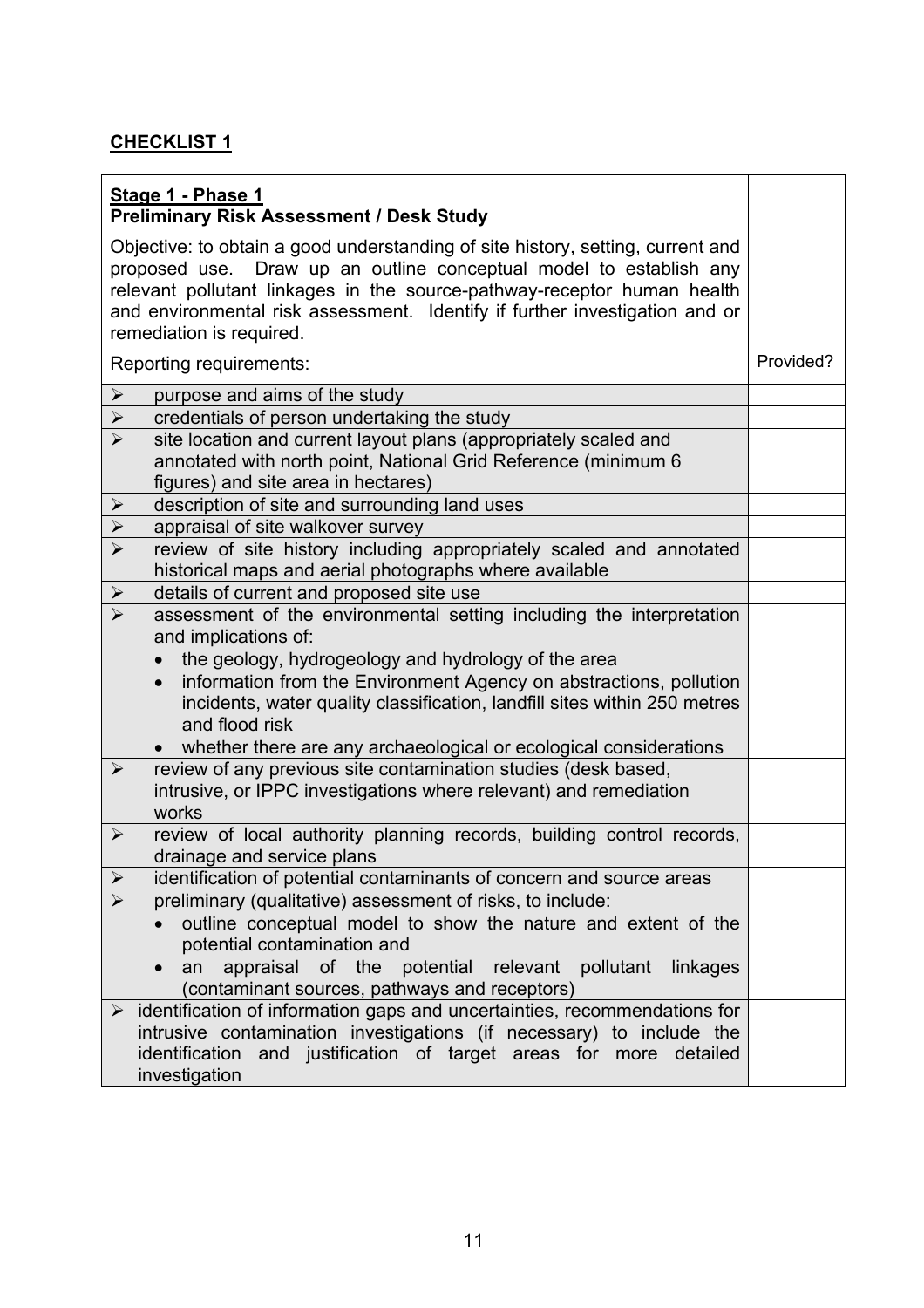| Stage 1 - Phase 2<br><b>Quantitative Risk Assessment / Site Investigation</b>                                                                                                                                                                                                                                                                                           |           |
|-------------------------------------------------------------------------------------------------------------------------------------------------------------------------------------------------------------------------------------------------------------------------------------------------------------------------------------------------------------------------|-----------|
| Objective: to refine and update the conceptual model, provide detailed site-<br>specific information on substances in, on or under the ground, geology and<br>groundwater, confirm relevant pollutant linkages, evaluate potentially<br>unacceptable risks through generic or detailed quantitative risk assessment<br>and provide the basis for the Options Appraisal. |           |
| Reporting requirements:                                                                                                                                                                                                                                                                                                                                                 | Provided? |
| $\blacktriangleright$<br>purpose and aims of the study                                                                                                                                                                                                                                                                                                                  |           |
| $\blacktriangleright$<br>credentials of person undertaking the study                                                                                                                                                                                                                                                                                                    |           |
| $\blacktriangleright$<br>site location and current layout plans (appropriately scaled and<br>annotated, with north point, National Grid Reference (minimum 6<br>figures) and site area in hectares)                                                                                                                                                                     |           |
| review and summary of any previous reports with references<br>$\blacktriangleright$                                                                                                                                                                                                                                                                                     |           |
| $\triangleright$<br>results of preliminary risk assessment and summary of outline<br>conceptual model                                                                                                                                                                                                                                                                   |           |
| $\blacktriangleright$<br>liaison with the Local Authority Contaminated Land Officer                                                                                                                                                                                                                                                                                     |           |
| $\blacktriangleright$<br>site investigation methodology to include:                                                                                                                                                                                                                                                                                                     |           |
| any preparatory enabling works e.g. breaking out concrete and<br>demolition                                                                                                                                                                                                                                                                                             |           |
| an appropriately scaled and annotated plan showing exploration<br>locations, sample points, site structures, above/below ground<br>storage tanks and existing services, infrastructure etc.                                                                                                                                                                             |           |
| $\triangleright$ justification of both targeted and grid-based sampling strategies,<br>including the location, depth and number of samples taken<br>method of forming exploratory holes e.g. boreholes/trial pits and<br>$\bullet$                                                                                                                                      |           |
| borehole/trial pit logs, showing water strikes and installation details<br>as appropriate.                                                                                                                                                                                                                                                                              |           |
| details of surface/groundwater monitoring programmes according<br>$\bullet$<br>to relevant Environment Agency methodology                                                                                                                                                                                                                                               |           |
| methods of collecting, storing and transporting samples to<br>laboratory                                                                                                                                                                                                                                                                                                |           |
| description of site works and observations                                                                                                                                                                                                                                                                                                                              |           |
| justification of analytical strategies, including the selection<br>$\blacktriangleright$<br>0f<br>parameters and the selection of samples for additional tests such as<br>leachability                                                                                                                                                                                  |           |
| analysis of samples to be carried out by an MCERTS accredited<br>$\blacktriangleright$                                                                                                                                                                                                                                                                                  |           |
| laboratory for soils and must include:                                                                                                                                                                                                                                                                                                                                  |           |
| all contaminants of concern identified in preliminary<br>risk<br>assessment                                                                                                                                                                                                                                                                                             |           |
| where relevant, the speciation for grouped determinands to allow<br>for quantitative risk assessment e.g. polyaromatic hydrocarbons                                                                                                                                                                                                                                     |           |
| (PAHs), total petroleum hydrocarbons (TPH), polychlorinated<br>biphenyls (PCBs)                                                                                                                                                                                                                                                                                         |           |
| results and findings of investigation to include:<br>$\blacktriangleright$                                                                                                                                                                                                                                                                                              |           |
|                                                                                                                                                                                                                                                                                                                                                                         |           |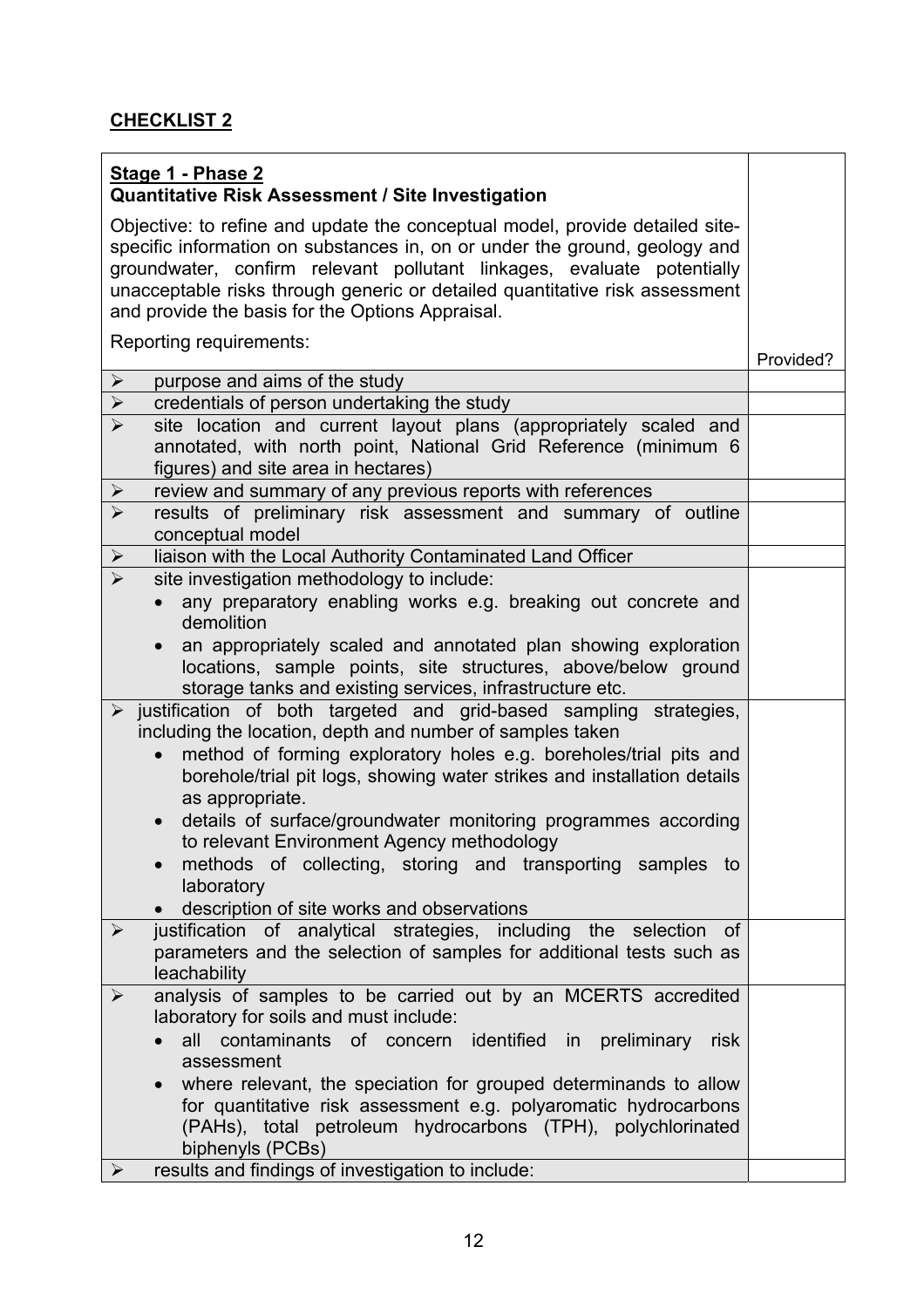|                       | description of ground conditions (made ground / soil and perched /<br>groundwater regimes, including interactions between them)<br>flood risk<br>discussion of nature and extent of contamination - sensory field<br>evidence and analytical, a summary of the phases (solid, dissolved,<br>free and the potential mobility and leachability of contamination)<br>meaningful comparison (i.e. to include statistical tests as per UK<br>guidance) of the analytical results to appropriate standards, with full<br>justification of the standards chosen<br>to include consideration of ground gas and the presence of<br>asbestos                                                                                                                                                                                                                                                                    |  |
|-----------------------|-------------------------------------------------------------------------------------------------------------------------------------------------------------------------------------------------------------------------------------------------------------------------------------------------------------------------------------------------------------------------------------------------------------------------------------------------------------------------------------------------------------------------------------------------------------------------------------------------------------------------------------------------------------------------------------------------------------------------------------------------------------------------------------------------------------------------------------------------------------------------------------------------------|--|
|                       | evaluation of site investigation results against conceptual model                                                                                                                                                                                                                                                                                                                                                                                                                                                                                                                                                                                                                                                                                                                                                                                                                                     |  |
|                       | site specific risk assessments for both health and environmental<br>receptors. To include:<br>objectives and details of proposed site use<br>details of the models selected and justification of choice for the site<br>$\bullet$<br>justification for input parameters, with source reference for literature<br>values and additional calculations for field derived parameters,<br>assumptions, safety factors<br>any model printouts that have been generated (e.g. with the<br>Contaminated Land Exposure Assessment Model CLEA and P20,<br>the data worksheets should be included)<br>parameter sensitivity analysis and validation reports to show that<br>the model is performing accurately<br>note, where non-UK models are used, it will be important to make<br>$\bullet$<br>modifications to them ensuring compliance with UK policy. DEFRA<br>publishes relevant guidance in CLR 7 to 11 |  |
| $\blacktriangleright$ | an interpretation and discussion of the findings of the investigation and<br>risk assessment with identification of pollutant linkages that present<br>unacceptable risk and discussion of uncertainties                                                                                                                                                                                                                                                                                                                                                                                                                                                                                                                                                                                                                                                                                              |  |
| $\blacktriangleright$ | recommendations, description<br>further<br>for<br>and<br>uncertainties<br>investigations or next steps as appropriate                                                                                                                                                                                                                                                                                                                                                                                                                                                                                                                                                                                                                                                                                                                                                                                 |  |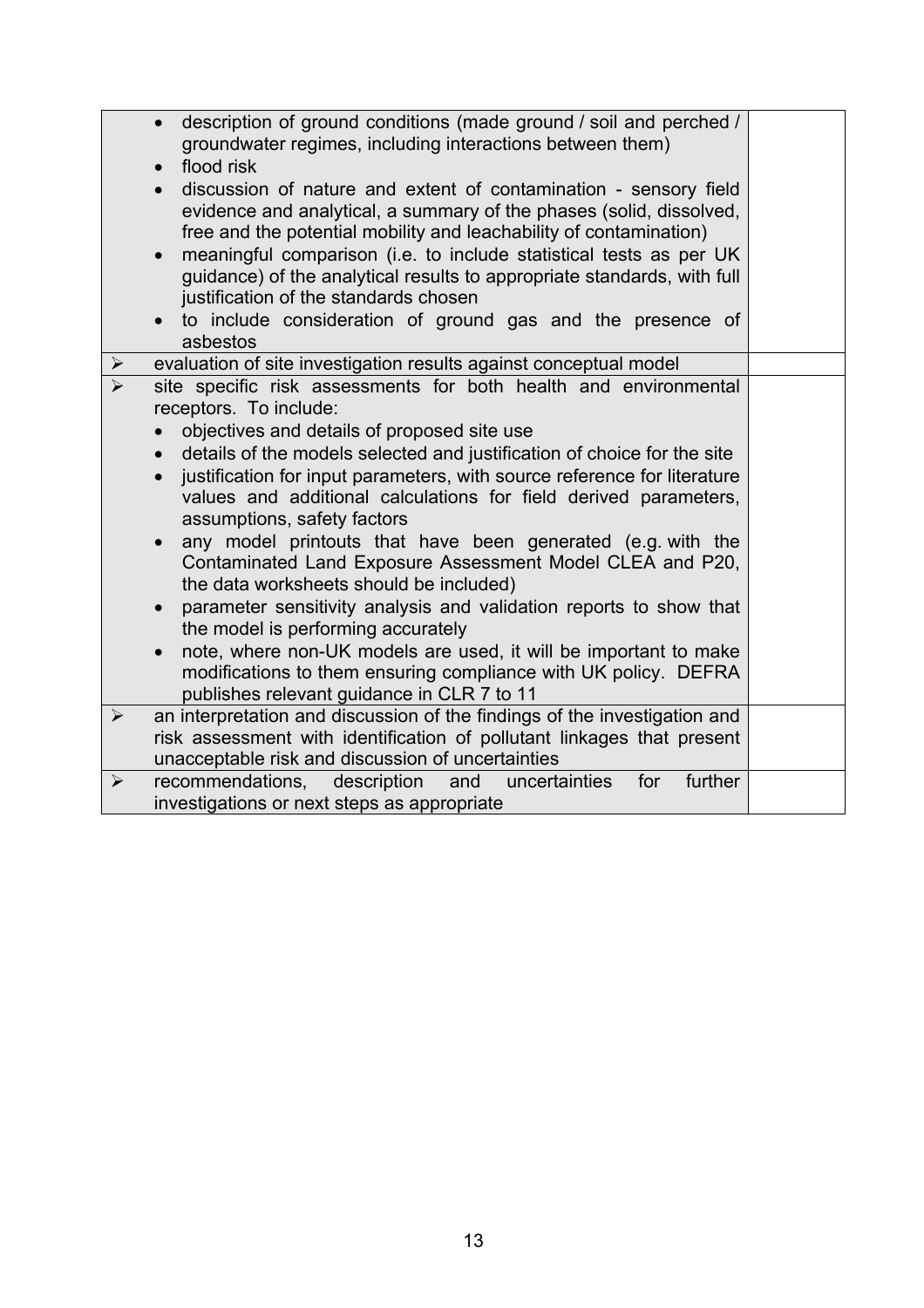| <b>Stage 2</b>                                                                                                                                                                                                                                                                                                                                                                                                                                                                                                                                                                                                                                                                                                                                                                                                                                                                                                                                                                                                                                                           |           |
|--------------------------------------------------------------------------------------------------------------------------------------------------------------------------------------------------------------------------------------------------------------------------------------------------------------------------------------------------------------------------------------------------------------------------------------------------------------------------------------------------------------------------------------------------------------------------------------------------------------------------------------------------------------------------------------------------------------------------------------------------------------------------------------------------------------------------------------------------------------------------------------------------------------------------------------------------------------------------------------------------------------------------------------------------------------------------|-----------|
| <b>Remediation Strategy Options Appraisal</b>                                                                                                                                                                                                                                                                                                                                                                                                                                                                                                                                                                                                                                                                                                                                                                                                                                                                                                                                                                                                                            |           |
| Objective: to establish which remediation option, or combination of options,<br>provides the best approach to remediating all pollutant linkages that present<br>an unacceptable risk at the site, whilst meeting best practice and current<br>technical guidance.                                                                                                                                                                                                                                                                                                                                                                                                                                                                                                                                                                                                                                                                                                                                                                                                       |           |
| Reporting requirements:                                                                                                                                                                                                                                                                                                                                                                                                                                                                                                                                                                                                                                                                                                                                                                                                                                                                                                                                                                                                                                                  | Provided? |
| purpose and aims of the report<br>$\blacktriangleright$                                                                                                                                                                                                                                                                                                                                                                                                                                                                                                                                                                                                                                                                                                                                                                                                                                                                                                                                                                                                                  |           |
| credentials of person compiling the report<br>$\blacktriangleright$                                                                                                                                                                                                                                                                                                                                                                                                                                                                                                                                                                                                                                                                                                                                                                                                                                                                                                                                                                                                      |           |
| $\blacktriangleright$<br>site location and current layout plans (scaled and annotated, with north<br>arrow, National Grid Reference (minimum 6 figures), site area in<br>hectares)                                                                                                                                                                                                                                                                                                                                                                                                                                                                                                                                                                                                                                                                                                                                                                                                                                                                                       |           |
| review and summary of all previous reports with references<br>$\sum_{i=1}^{n}$                                                                                                                                                                                                                                                                                                                                                                                                                                                                                                                                                                                                                                                                                                                                                                                                                                                                                                                                                                                           |           |
| $\blacktriangleright$<br>results of site investigation and quantitative risk assessment report and<br>summary of conceptual model                                                                                                                                                                                                                                                                                                                                                                                                                                                                                                                                                                                                                                                                                                                                                                                                                                                                                                                                        |           |
| $\blacktriangleright$<br>liaison with the Local Authority Contaminated Land Officer                                                                                                                                                                                                                                                                                                                                                                                                                                                                                                                                                                                                                                                                                                                                                                                                                                                                                                                                                                                      |           |
| $\blacktriangleright$<br>summary of relevant pollutant linkages that require remediation                                                                                                                                                                                                                                                                                                                                                                                                                                                                                                                                                                                                                                                                                                                                                                                                                                                                                                                                                                                 |           |
| $\blacktriangleright$<br>outline of remediation objectives - what remediation needs to achieve<br>for each pollutant linkage                                                                                                                                                                                                                                                                                                                                                                                                                                                                                                                                                                                                                                                                                                                                                                                                                                                                                                                                             |           |
| $\blacktriangleright$<br>outline of remediation criteria - against which compliance for each<br>pollutant linkage can be measured and statement of overall site<br>remediation criteria                                                                                                                                                                                                                                                                                                                                                                                                                                                                                                                                                                                                                                                                                                                                                                                                                                                                                  |           |
| identification of feasible remediation options<br>$\blacktriangleright$                                                                                                                                                                                                                                                                                                                                                                                                                                                                                                                                                                                                                                                                                                                                                                                                                                                                                                                                                                                                  |           |
| detailed evaluation of remediation options<br>$\blacktriangleright$                                                                                                                                                                                                                                                                                                                                                                                                                                                                                                                                                                                                                                                                                                                                                                                                                                                                                                                                                                                                      |           |
| description of remediation strategy, including:<br>justification for selection and how remediation strategy will deliver<br>overall site remediation criteria<br>technical and scientific basis, effectiveness of combining remedial<br>options, constraints and limitations, expected durability<br>site plan/drawings (appropriately scaled and annotated)<br>$\bullet$<br>preparatory works, phasing of remedial works and timescales<br>consents and<br>licenses (e.g. discharge<br>consents,<br>part<br>B<br>authorisation for mobile plant, waste management licences/<br>exemptions, asbestos waste removal licence)<br>site management measures to protect neighbours, environment<br>$\bullet$<br>and amenity during works, including where appropriate:<br>health and safety procedures, discharges to air, land and water<br>including dust, noise, odour, surface water run off, discharges to<br>groundwater with environmental controls and monitoring<br>outline of how remedial strategy will be verified and future monitoring<br>$\blacktriangleright$ |           |
| requirements                                                                                                                                                                                                                                                                                                                                                                                                                                                                                                                                                                                                                                                                                                                                                                                                                                                                                                                                                                                                                                                             |           |
| details on the lifespan of the remediation strategy<br>$\blacktriangleright$                                                                                                                                                                                                                                                                                                                                                                                                                                                                                                                                                                                                                                                                                                                                                                                                                                                                                                                                                                                             |           |
| note: If changes are made to the remediation strategy they must be<br>➤<br>agreed with the local planning authority before they are implemented,<br>justification will be required, with description of how the amended<br>strategy will meet the agreed remediation criteria                                                                                                                                                                                                                                                                                                                                                                                                                                                                                                                                                                                                                                                                                                                                                                                            |           |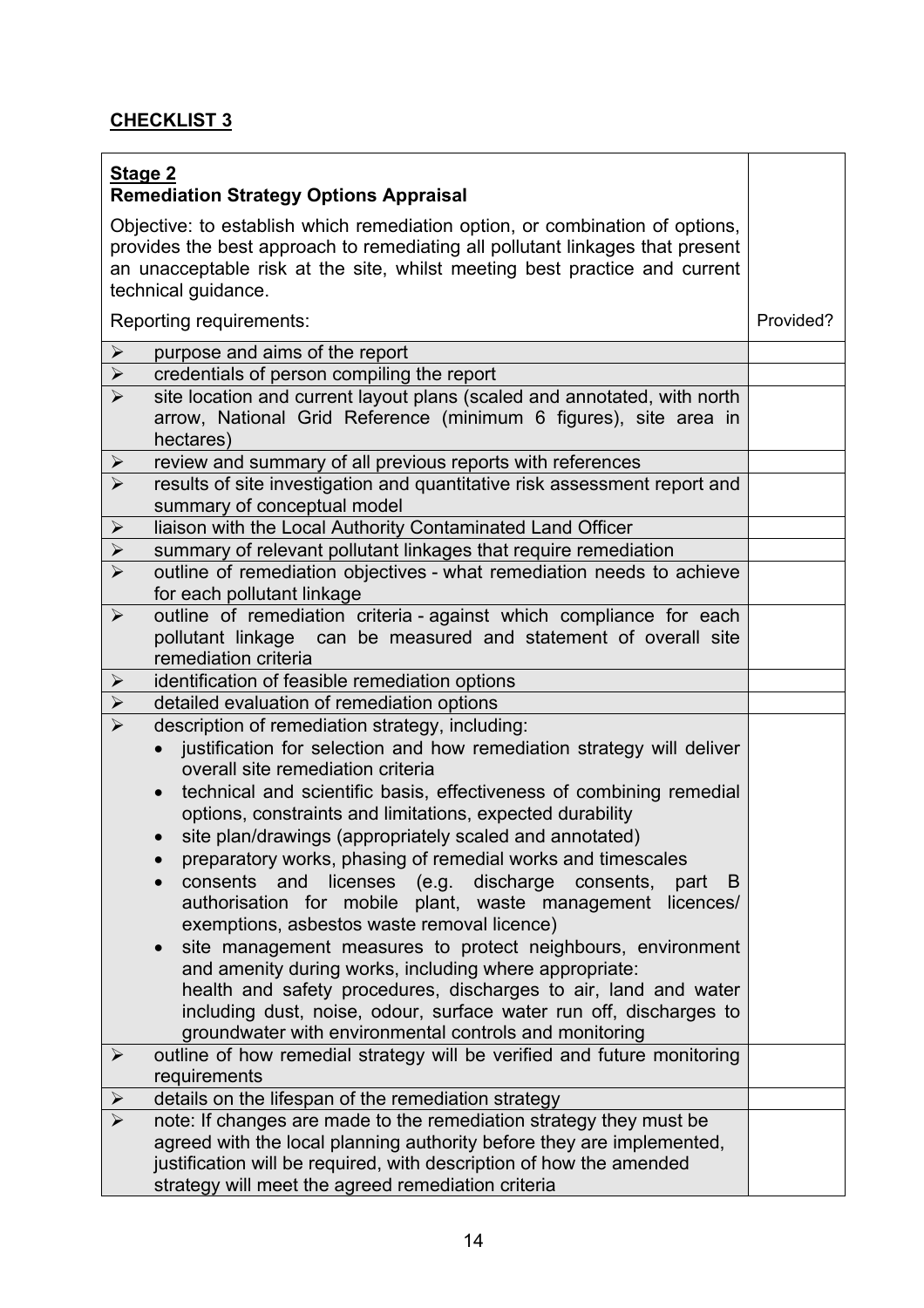| Stage 3<br><b>Remediation Strategy Implementation Plan</b>                                                                                                                                                                                                                                                                                       |           |
|--------------------------------------------------------------------------------------------------------------------------------------------------------------------------------------------------------------------------------------------------------------------------------------------------------------------------------------------------|-----------|
| Objective: to clearly translate the remediation strategy into a clear set of<br>remediation activities for the site. It should set out all aspects of the design,<br>preparation, implementation, verification and long-term monitoring and<br>maintenance of the remediation strategy.                                                          |           |
| <b>Reporting Requirements:</b>                                                                                                                                                                                                                                                                                                                   | Provided? |
| Implementation Plan:                                                                                                                                                                                                                                                                                                                             |           |
| purpose and aims of the report<br>➤                                                                                                                                                                                                                                                                                                              |           |
| credentials of person compiling the report<br>$\blacktriangleright$                                                                                                                                                                                                                                                                              |           |
| $\blacktriangleright$<br>site location and current layout plans (appropriately scaled and<br>annotated, with north point, National Grid Reference (minimum 6<br>figures) and site area in hectares)                                                                                                                                              |           |
| review and summary of all previous reports with references<br>$\blacktriangleright$                                                                                                                                                                                                                                                              |           |
| $\blacktriangleright$<br>liaison with the Local Authority Contaminated Land Officer                                                                                                                                                                                                                                                              |           |
| $\blacktriangleright$<br>description of ground conditions including geology, hydrology and<br>hydrogeology                                                                                                                                                                                                                                       |           |
| remediation objectives; criteria for relevant pollutant linkages and<br>$\blacktriangleright$<br>overall site criteria                                                                                                                                                                                                                           |           |
| $\blacktriangleright$<br>remediation methodology                                                                                                                                                                                                                                                                                                 |           |
| $\blacktriangleright$<br>site zoning and phasing with approximate timescales                                                                                                                                                                                                                                                                     |           |
| $\blacktriangleright$<br>preparation works and operational constraints                                                                                                                                                                                                                                                                           |           |
| $\blacktriangleright$<br>specific site management procedures and emergency contingency<br>plans                                                                                                                                                                                                                                                  |           |
| site management measures to protect neighbours, environment and<br>$\blacktriangleright$<br>amenity during works, including where appropriate: health and safety<br>procedures, discharges to air, land and water including dust, noise,<br>odour, surface water runoff, discharges to groundwater with<br>environmental controls and monitoring |           |
| location and construction details of monitoring activities eg. dust<br>$\blacktriangleright$<br>gauges, vapour monitoring, groundwater boreholes                                                                                                                                                                                                 |           |
| details of permits and licences in place and how compliance will be<br>$\blacktriangleright$<br>demonstrated                                                                                                                                                                                                                                     |           |
| detailed site plans/drawings (appropriately scaled and annotated)<br>$\blacktriangleright$<br>showing areas requiring remediation, locations and phasing of works,<br>stockpiling, monitoring and sampling points                                                                                                                                |           |
| details of what constitutes completion of remedial works and how<br>$\blacktriangleright$<br>completion will be verified                                                                                                                                                                                                                         |           |
| Verification Plan:                                                                                                                                                                                                                                                                                                                               |           |
| details of the Verification Plan in order to demonstrate that the<br>➤<br>remediation criteria has been met for each relevant pollutant linkage,<br>including details of :<br>the sampling and monitoring strategy, methods and frequency<br>validation testing of excavations to remove material, treated                                       |           |
| material, imported material, effectiveness of gas management<br>systems etc.                                                                                                                                                                                                                                                                     |           |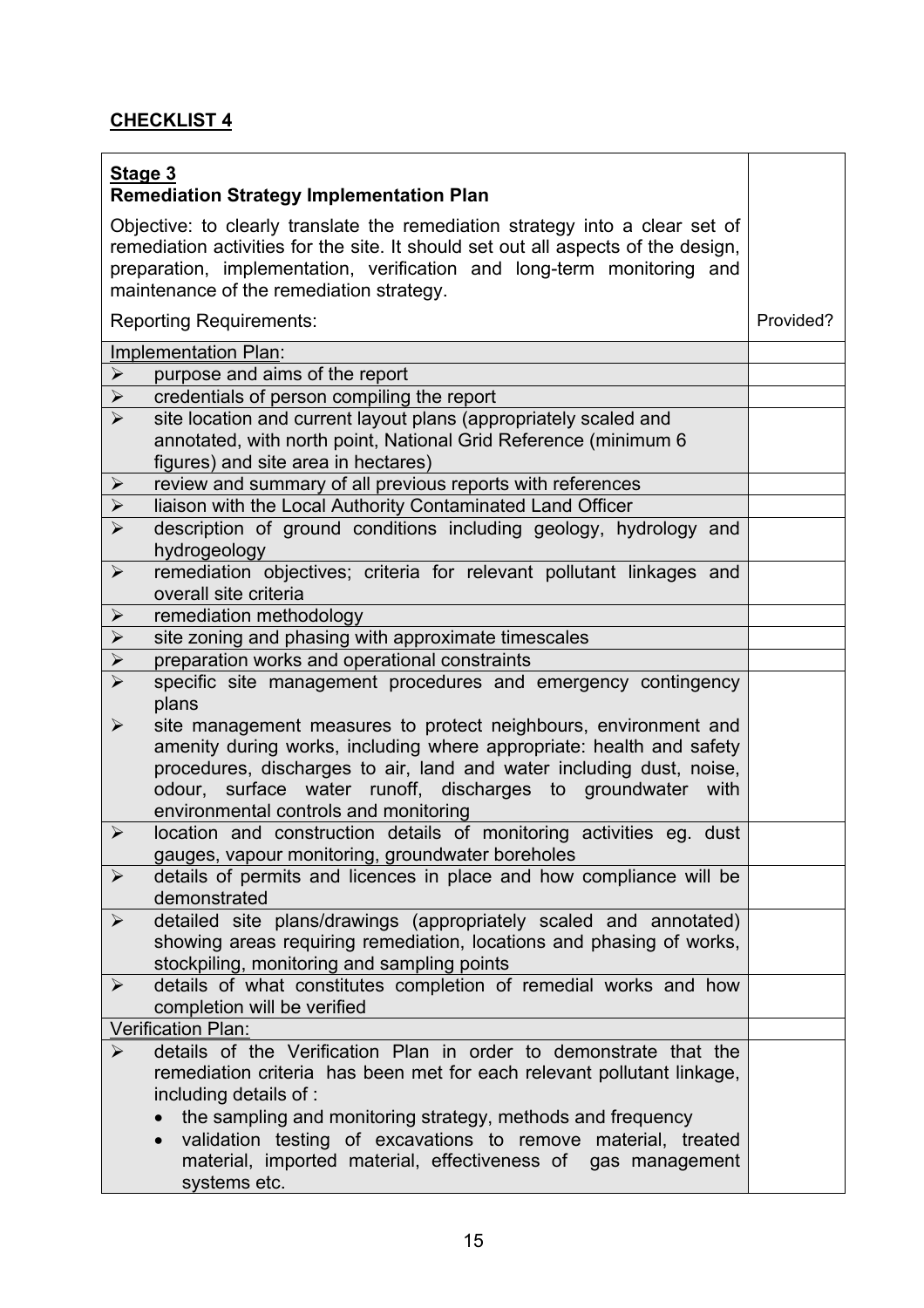| • water quality testing of background groundwater and proximal     |
|--------------------------------------------------------------------|
|                                                                    |
|                                                                    |
| schedule of chemical analysis, demonstrating accordance with       |
| performance testing methods e.g. for containment barrier (cut off  |
|                                                                    |
| confirmation by independent consultant that remedial measures      |
| proposed ie for gas, soil or water contaminants are incorporated   |
|                                                                    |
| into the design as planned or as per manufacturers specification.  |
|                                                                    |
| proposed actions in the event that verification shows failure of   |
|                                                                    |
|                                                                    |
| details of future monitoring and or maintenance requirements in a  |
| Monitoring and Maintenance Plan (where necessary) once remediation |
|                                                                    |
|                                                                    |
| scope of sampling and monitoring and / or maintenance, methods,    |
|                                                                    |
|                                                                    |
| statement and justification for end-point for monitoring programme |
|                                                                    |
| schedule of chemical analysis, demonstrating accordance with       |
|                                                                    |
| is.                                                                |
|                                                                    |
| measures for ensuring required monitoring / maintenance            |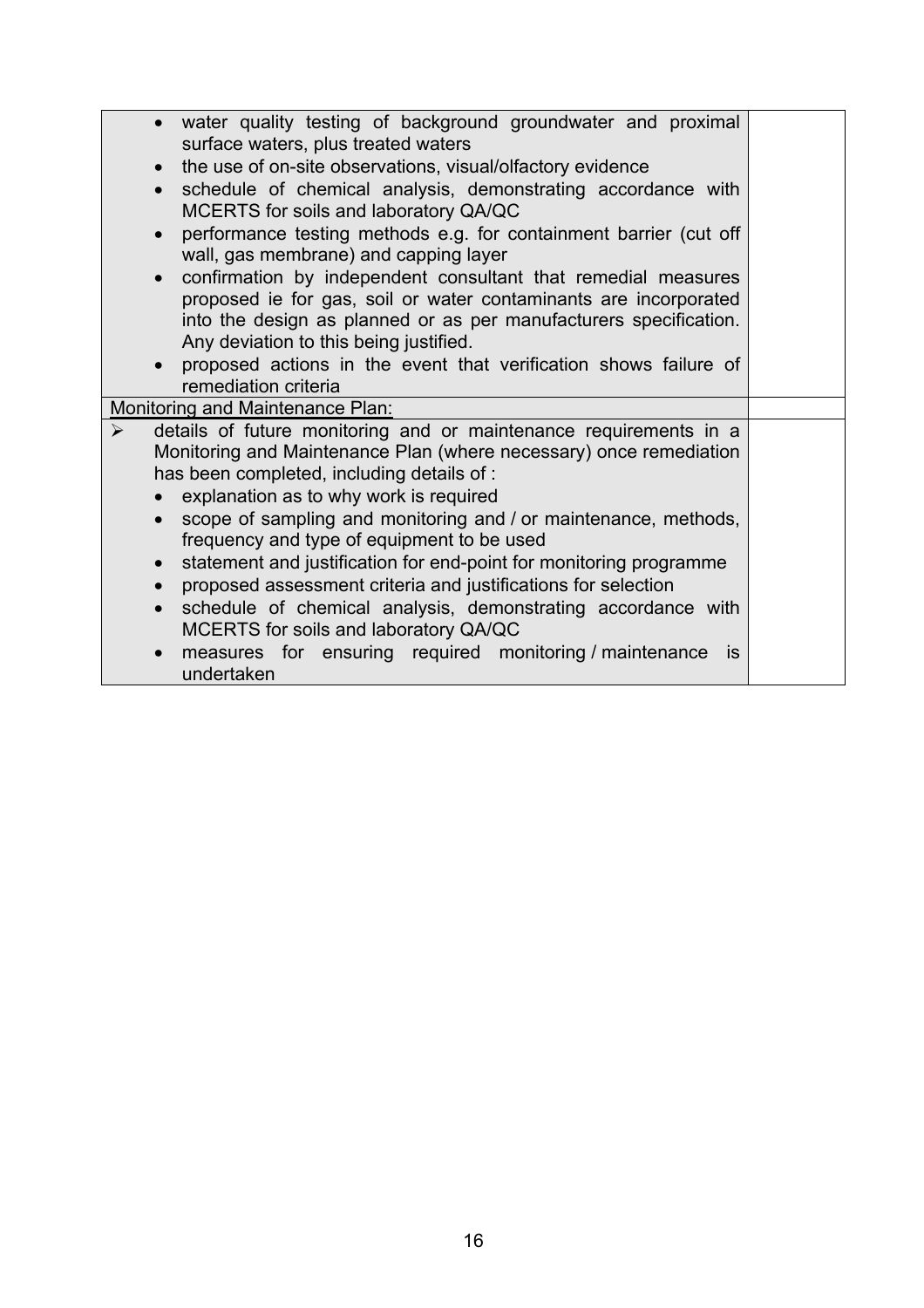| Stage 3               |                                                                                                                                                                                                                                                                       |           |
|-----------------------|-----------------------------------------------------------------------------------------------------------------------------------------------------------------------------------------------------------------------------------------------------------------------|-----------|
|                       | <b>Verification of Completion</b>                                                                                                                                                                                                                                     |           |
|                       | Objective: to clearly demonstrate that the remediation activities have been<br>completed satisfactorily, have not caused harm to third parties and the<br>environment and that the remediation criteria for each of the relevant<br>pollutant linkages have been met. |           |
|                       | The Verification Report should include:                                                                                                                                                                                                                               | Provided? |
| $\blacktriangleright$ | purpose and aims of the report                                                                                                                                                                                                                                        |           |
| $\blacktriangleright$ | credentials of person compiling the report                                                                                                                                                                                                                            |           |
| $\blacktriangleright$ | site location and current layout plans (appropriately scaled and<br>annotated, with north point, National Grid Reference (minimum 6<br>figures) and site area in hectares)                                                                                            |           |
| ➤                     | review and summary of all previous reports with references                                                                                                                                                                                                            |           |
| $\blacktriangleright$ | liaison with the Local Authority Contaminated Land Officer                                                                                                                                                                                                            |           |
| $\blacktriangleright$ | as detailed in the<br>remediation strategy including<br>information                                                                                                                                                                                                   |           |
|                       | description of relevant pollutant linkages assessed, i.e;                                                                                                                                                                                                             |           |
|                       | description of ground conditions including geology, hydrology and                                                                                                                                                                                                     |           |
|                       | hydrogeology                                                                                                                                                                                                                                                          |           |
|                       | remediation objectives; criteria for relevant pollutant linkages and<br>$\bullet$<br>overall site criteria                                                                                                                                                            |           |
|                       | remediation methodology                                                                                                                                                                                                                                               |           |
| $\blacktriangleright$ | details of remedial work undertaken and by whom, with justification for                                                                                                                                                                                               |           |
|                       | any changes from the original remediation strategy                                                                                                                                                                                                                    |           |
| $\blacktriangleright$ | results of verification, validation, performance testing and monitoring                                                                                                                                                                                               |           |
|                       | as specified in the Verification Plan: to include substantiating data:                                                                                                                                                                                                |           |
|                       | in-situ test results, monitoring results<br>laboratory<br>and<br>for                                                                                                                                                                                                  |           |
|                       | groundwater and gases during remediation                                                                                                                                                                                                                              |           |
|                       | summary data plots and tables relating to remedial criteria                                                                                                                                                                                                           |           |
|                       | plans showing treatment areas and details of any differences from                                                                                                                                                                                                     |           |
|                       | the original remediation strategy                                                                                                                                                                                                                                     |           |
|                       | details of permits, licences, waste management documentation etc.                                                                                                                                                                                                     |           |
|                       | and demonstration of compliance                                                                                                                                                                                                                                       |           |
| ➤                     | description of reinstatement works                                                                                                                                                                                                                                    |           |
| $\blacktriangleright$ | description of final site conditions at completion with details of any                                                                                                                                                                                                |           |
|                       | permanent installations that form part of the remedial strategy and are                                                                                                                                                                                               |           |
|                       | to be left intact                                                                                                                                                                                                                                                     |           |
| $\blacktriangleright$ | confirmation that remediation objectives have been met and                                                                                                                                                                                                            |           |
|                       | confirmation of post-completion monitoring/ maintenance requirements                                                                                                                                                                                                  |           |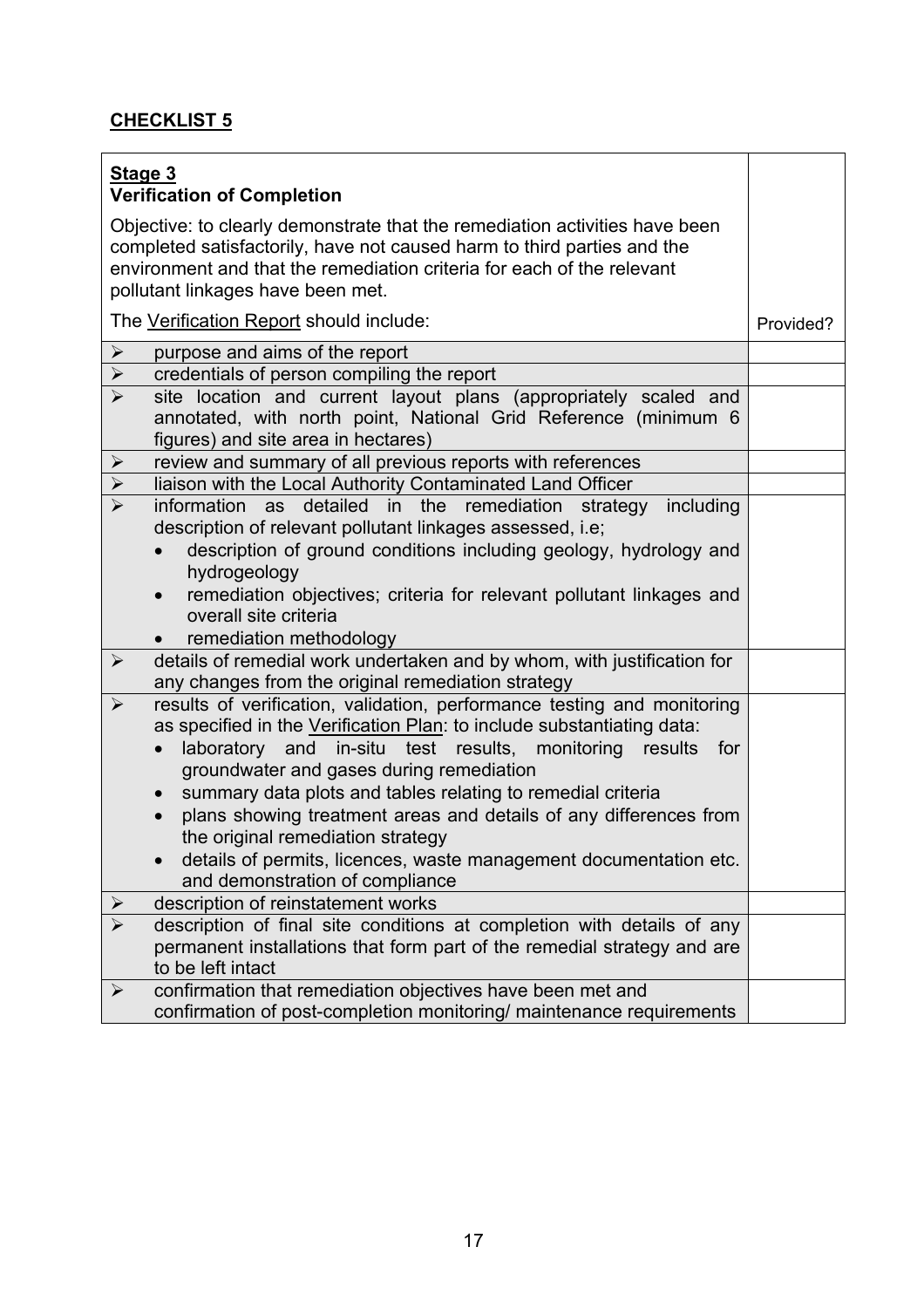#### **FREQUENTLY ASKED QUESTIONS**

#### **What will happen if I do not submit a preliminary risk assessment (desk study) with my planning application?**

Your planning application may be delayed or refused on the grounds of insufficient information. The LPA must be satisfied that issues related to contamination can be satisfactorily addressed.

#### **What is a planning condition and when is it issued?**

A planning condition is a requirement contained in a planning consent. Planning conditions control a wide variety of matters when a proposed development has a planning or environmental impact. When contamination risks are known and viable remediation options established before the LPA grant planning permission, conditions may be used to require further site characterisation and secure remediation of the site.

#### **Who should carry out the site investigation?**

The person or organisation carrying out the work must have the experience, qualifications and skills to do so and must meet the following criteria:

- $\triangleright$  they should be a competent person such as an environmental scientist, chemist or hydrogeologist
- $\triangleright$  they should belong to an accredited body or be able to demonstrate that they operate within a quality assurance system
- $\triangleright$  they must use an MCERTS (where possible) accredited and quality assured laboratory to analyse samples and prepare conclusive reports
- $\triangleright$  they must be aware of current legislative requirements including health and safety and the relevant codes of practice
- $\triangleright$  they must be able to carry out risk management assessments and produce clear reports on the findings
- $\triangleright$  they must have, and maintain appropriate, professional indemnity insurance

#### **Who else should be consulted?**

The LPA and the developer may consult the Environment Agency when development is proposed on land affected by contamination. The Environment Agency may provide advice if:

- $\triangleright$  there is potential for pollution of surface or groundwater
- $\triangleright$  a licence, consent, permit or authorisation is required for a regime that the Environment Agency regulates, e.g. waste management licence, discharge consent, abstraction licence.

The Environment Agency has other areas of interest when development is proposed, e.g water resources, waste management and flood risk management, which are not addressed here.

It may also be appropriate for the planning authority and developer to consult with Welsh Water or the Countryside Council for Wales.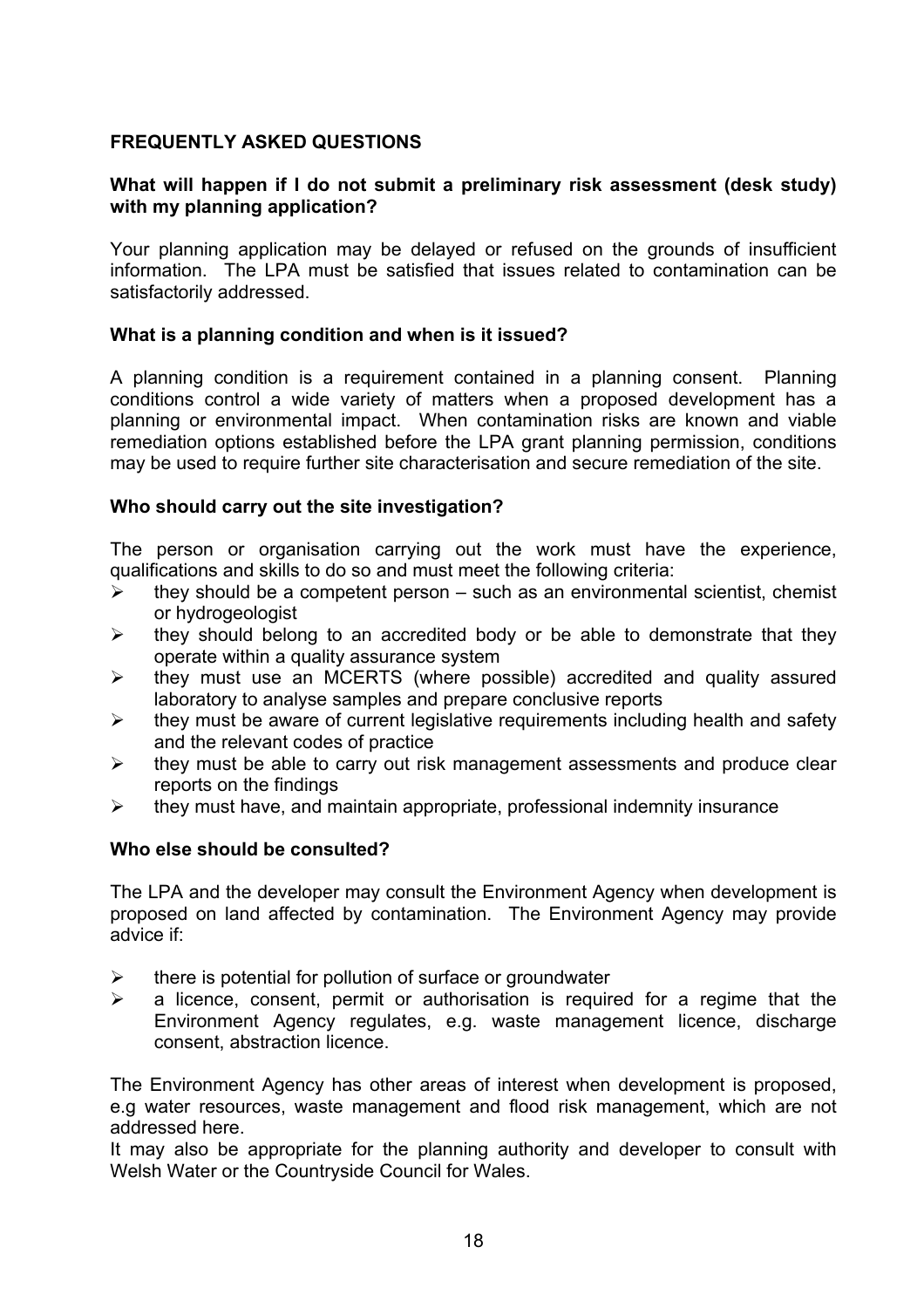#### **Further Reading**

This is a basic list for the reader's interest. A more comprehensive up to date list of relevant key references is provided in the Environment Agency (2004) Model Procedures for the Management of Land Contamination (CLR11) document.

#### *Published Guidance*

- British Standards Institution (2001) Investigation of Potentially Contaminated Sites, Code of Practice, BS: 10175.
- CIRIA (1996) Report 149: Protecting Development from Methane.
- CIRIA (1995) Report 151: Interpreting Measurements of Gas in the Ground.
- Construction Industry Research and Information Association (1995-1998) Special Publications 101-112, Remedial Treatment for Contaminated Land, Volumes I to XII.
- Department of the Environment (1994) Sampling Strategies for Contaminated Land (CLR4).
- Department of the Environment (1994) Information Systems for Land Contamination (CLR5).
- Department of the Environment (1995) Industry Profiles.
- Department of the Environment, Food and Rural Affairs and Environment Agency (2002) Overview of the Development of Guideline Values and Related Research (CLR7).
- Department of the Environment, Food and Rural Affairs and Environment Agency (2002) Potential Contaminants for the Assessment of Land (CLR 8).
- Department of the Environment, Food and Rural Affairs and Environment Agency (2002) Contaminants in Soils: Collation of Toxicological Data and Intake Values for Humans (CLR9).
- Department of the Environment, Food and Rural Affairs and Environment Agency (2002) the Contaminated Land Exposure Assessment Model (CLEA): Technical Basis and Algorithms (CLR10).
- Department of the Environment, Food and Rural Affairs and Environment Agency (2002) Contaminants in Soils: Collation of Toxicological Data and Intake Values for Humans, TOX series.
- Department of the Environment, Food and Rural Affairs and Environment Agency (2002) Guideline Values for Contaminants in Soils, SGV series.
- Department of the Environment, Food and Rural Affairs and Environment Agency (2002) Measurement of Bioaccessibility of Arsenic in UK Soils (P5-62/TR02).
- Department of the Environment, Food and Rural Affairs and Environment Agency (2004) Model Procedures for the Management of Land Contamination (CLR 11).
- Environment Agency (1999) Methodology for the Derivation of Remedial targets for Soil and Groundwater to Protect Water Resources, R&D Technical Report P20.
- Environment Agency (2002) Environment Agency Technical Advice to Third Parties on Pollution of Controlled Waters for Part IIA EPA 1990.
- Environment Agency (2003) Guidance on the Application of Waste Management Licensing to Remediation.
- Environment Agency (2004) Environment Agency Policy on Chemical Test Data on Contaminated Soils -Qualification Requirements.
- Environment Agency (2005) Guidance on Requirements for Land Contamination Reports.
- Environment Agency and National House Building Council (2000) Guidance for the Safe Development of Housing on Land Affected by Contamination, R&D Publication 66.
- National Assembly for Wales (2002) Planning Policy Wales: Chapter 13 Minimising and Managing Environmental Risks and Pollution.
- Office of the Deputy Prime Minister (2004) Planning Policy Statement 23: Planning and Pollution Control.